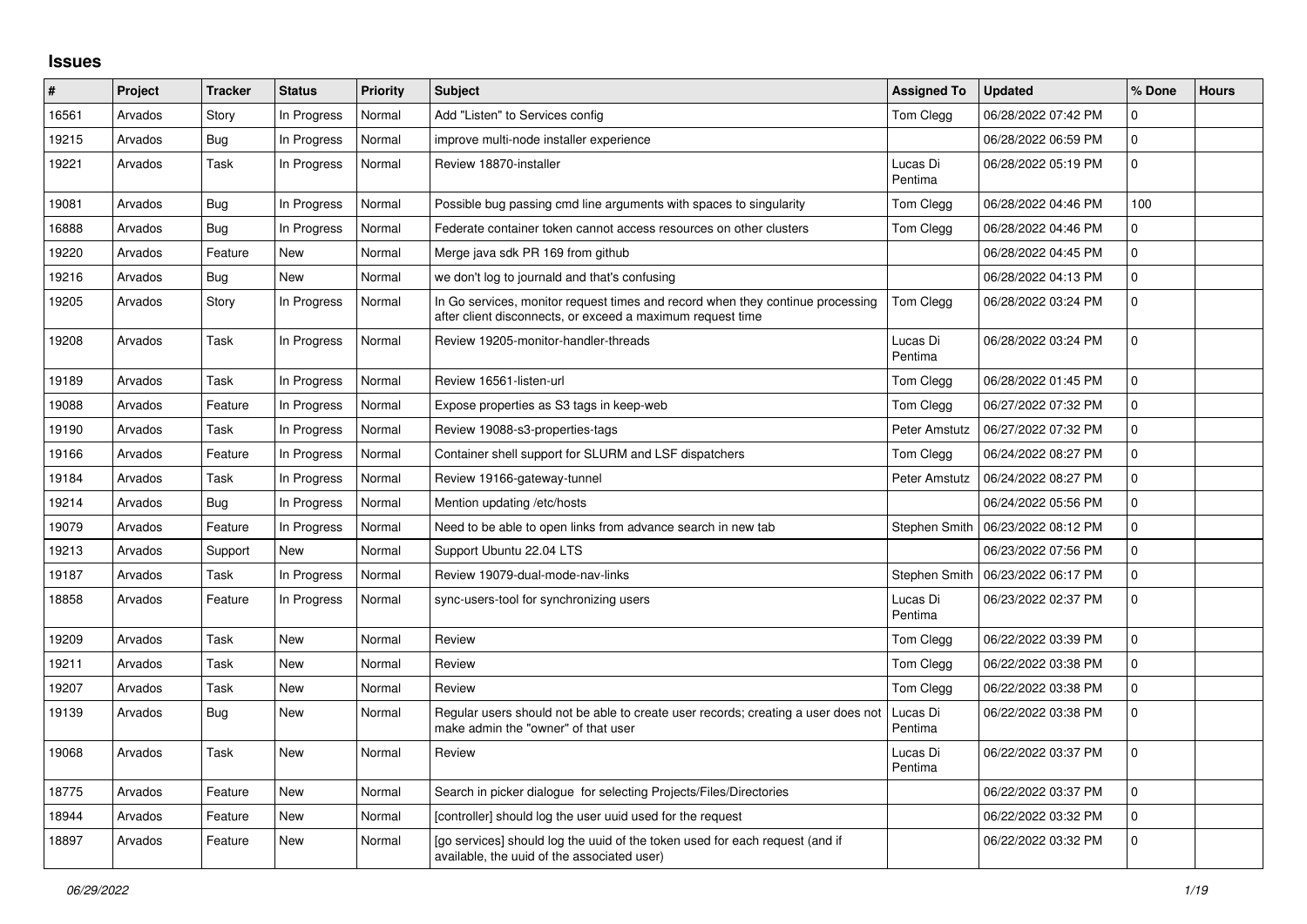| $\vert$ # | Project | <b>Tracker</b> | <b>Status</b> | <b>Priority</b> | <b>Subject</b>                                                                                                        | <b>Assigned To</b>  | <b>Updated</b>      | % Done      | <b>Hours</b> |
|-----------|---------|----------------|---------------|-----------------|-----------------------------------------------------------------------------------------------------------------------|---------------------|---------------------|-------------|--------------|
| 17807     | Arvados | Feature        | New           | Normal          | keep-web supports login flow                                                                                          |                     | 06/22/2022 03:32 PM | 0           |              |
| 19142     | Arvados | Task           | New           | Normal          | Workbench 2: Avoid loading "mounts" section in the "Project" or "All process"<br>view                                 | Lucas Di<br>Pentima | 06/22/2022 03:26 PM | 0           |              |
| 19121     | Arvados | Task           | New           | Normal          | Review                                                                                                                | Peter Amstutz       | 06/22/2022 03:25 PM | 0           |              |
| 18877     | Arvados | Task           | In Progress   | Normal          | Review 18692-frozen-projects-workbench-support                                                                        | Daniel Kutyła       | 06/22/2022 03:17 PM | 0           |              |
| 18692     | Arvados | Feature        | In Progress   | Normal          | Frozen projects workbench support                                                                                     | Daniel Kutyła       | 06/22/2022 03:17 PM | 0           |              |
| 19002     | Arvados | Task           | New           | Normal          | Review                                                                                                                | Peter Amstutz       | 06/22/2022 03:17 PM | 0           |              |
| 16073     | Arvados | Feature        | In Progress   | Normal          | [Process view] Panels for inputs and outputs                                                                          | Stephen Smith       | 06/22/2022 03:17 PM | 0           |              |
| 19173     | Arvados | Task           | New           | Normal          | Review rake task branch                                                                                               | Lucas Di<br>Pentima | 06/22/2022 03:16 PM | 0           |              |
| 19163     | Arvados | Task           | New           | Normal          | Write rake task                                                                                                       | Peter Amstutz       | 06/22/2022 03:16 PM | $\Omega$    |              |
| 16583     | Arvados | Feature        | In Progress   | Normal          | Can programmatically distinguish between final outputs (results of top-level<br>containers) and intermediate outputs. | Peter Amstutz       | 06/22/2022 03:16 PM | 33          |              |
| 19192     | Arvados | Bug            | In Progress   | Normal          | WebDAVCache not performing as expected for S3 requests                                                                | Tom Clegg           | 06/22/2022 03:15 PM | 100         |              |
| 19174     | Arvados | Task           | New           | Normal          | Review tests branch                                                                                                   | Lucas Di<br>Pentima | 06/22/2022 03:09 PM | 0           |              |
| 19162     | Arvados | Task           | New           | Normal          | Add tests                                                                                                             | Peter Amstutz       | 06/22/2022 03:09 PM | 0           |              |
| 19143     | Arvados | <b>Bug</b>     | In Progress   | Normal          | Display 'Workflow' records in the Project listing                                                                     | Peter Amstutz       | 06/22/2022 03:09 PM | 33          |              |
| 19005     | Arvados | Task           | New           | Normal          | Review                                                                                                                | Peter Amstutz       | 06/22/2022 03:09 PM | 0           |              |
| 18979     | Arvados | <b>Bug</b>     | In Progress   | Normal          | Missing VM login, user names not rendered                                                                             | Stephen Smith       | 06/22/2022 03:09 PM | 0           |              |
| 18965     | Arvados | <b>Bug</b>     | Feedback      | Normal          | does not preserve the desired destination url through the login process                                               | Daniel Kutyła       | 06/22/2022 03:09 PM | $\Omega$    |              |
| 19065     | Arvados | Task           | New           | Normal          | Review                                                                                                                | Peter Amstutz       | 06/22/2022 03:09 PM | 0           |              |
| 19206     | Arvados | <b>Bug</b>     | New           | Normal          | System root user shouldn't be able to get disabled nor its admin status revoked                                       | Lucas Di<br>Pentima | 06/22/2022 03:07 PM | $\Omega$    |              |
| 18817     | Arvados | Task           | New           | Normal          | review                                                                                                                | Peter Amstutz       | 06/22/2022 03:07 PM | 0           |              |
| 19063     | Arvados | Task           | In Progress   | Normal          | Review 19052-fix-for-wrong-owner-on-search-list                                                                       | Daniel Kutyła       | 06/22/2022 03:05 PM | 0           |              |
| 19052     | Arvados | Bug            | Feedback      | Normal          | Advanced search shows wrong value in owner column                                                                     | Daniel Kutyła       | 06/22/2022 03:05 PM | 100         |              |
| 19044     | Arvados | Task           | In Progress   | Normal          | 27. Add the release to zenodo.org                                                                                     |                     | 06/22/2022 03:00 PM | 0           |              |
| 19038     | Arvados | Task           | In Progress   | Normal          | 21. Publish arvados/arvbox-demo image                                                                                 |                     | 06/22/2022 03:00 PM | 0           |              |
| 19017     | Arvados | Bug            | New           | Normal          | Release Arvados 2.4.1                                                                                                 | Peter Amstutz       | 06/22/2022 03:00 PM | 93          |              |
| 19053     | Arvados | <b>Bug</b>     | New           | Normal          | Update 'Technology' page to link to relevant parts of doc.arvados.org instead of<br>wiki                              | Peter Amstutz       | 06/22/2022 03:00 PM | $\Omega$    |              |
| 18990     | Arvados | <b>Bug</b>     | New           | Normal          | should reflect the value of TLS/Insecure in the "Get API Token" dialog                                                | Daniel Kutyła       | 06/22/2022 03:00 PM | 0           |              |
| 19066     | Arvados | Task           | New           | Normal          | Review                                                                                                                | Lucas Di<br>Pentima | 06/22/2022 03:00 PM | $\mathbf 0$ |              |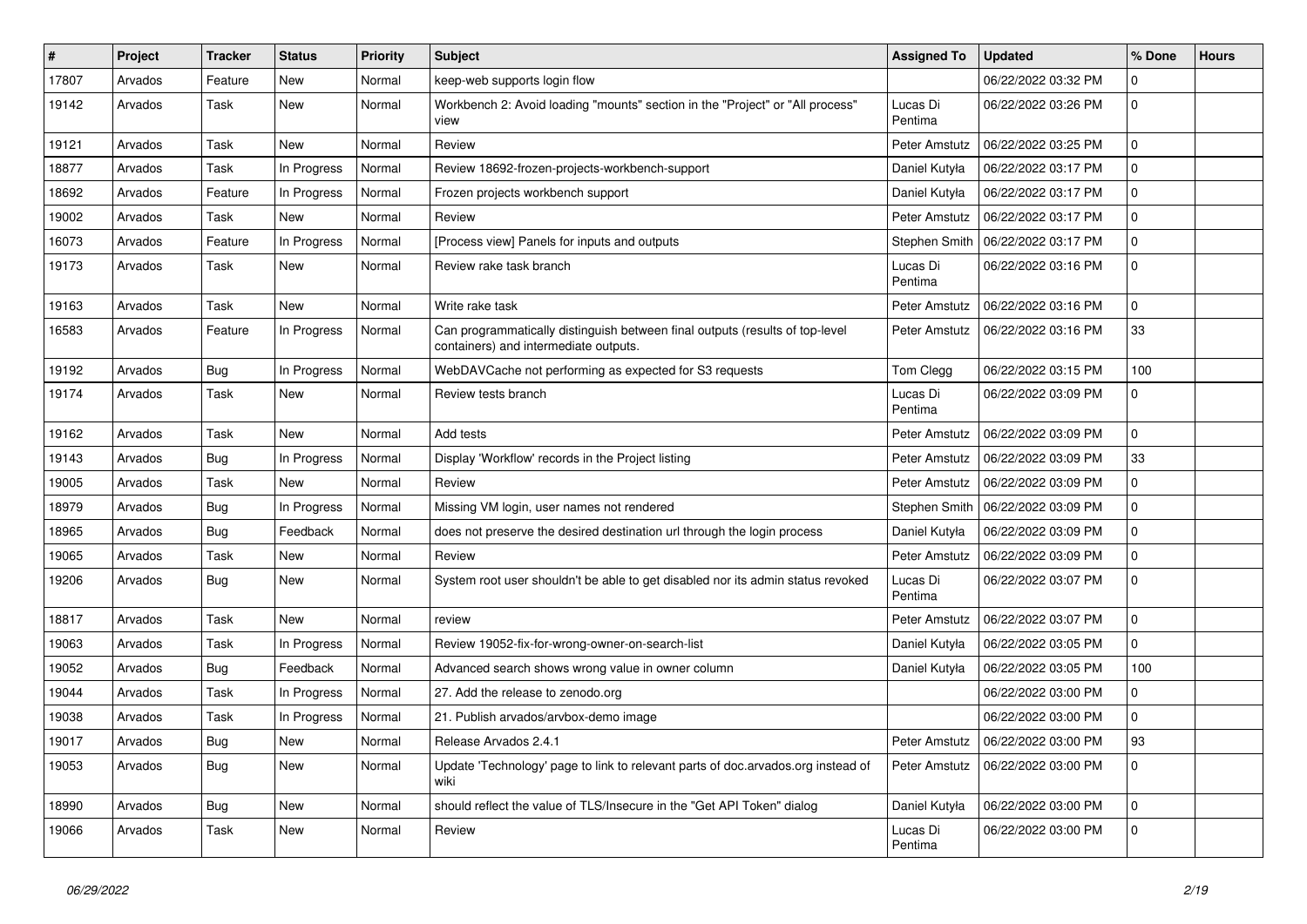| #     | Project                | Tracker    | <b>Status</b> | <b>Priority</b> | Subject                                                                                    | <b>Assigned To</b>  | <b>Updated</b>                      | % Done      | <b>Hours</b> |
|-------|------------------------|------------|---------------|-----------------|--------------------------------------------------------------------------------------------|---------------------|-------------------------------------|-------------|--------------|
| 19051 | Arvados                | <b>Bug</b> | <b>New</b>    | Normal          | Handle quotes in search strings correctly                                                  | Daniel Kutyła       | 06/22/2022 03:00 PM                 | 0           |              |
| 19064 | Arvados                | Task       | <b>New</b>    | Normal          | Review                                                                                     | Stephen Smith       | 06/22/2022 03:00 PM                 | $\mathbf 0$ |              |
| 19180 | Arvados                | Bug        | <b>New</b>    | Normal          | Document how to create projects                                                            | Peter Amstutz       | 06/22/2022 02:59 PM                 | $\mathbf 0$ |              |
| 19191 | Arvados                | Task       | <b>New</b>    | Normal          | Review                                                                                     | Tom Clegg           | 06/22/2022 02:59 PM                 | $\mathbf 0$ |              |
| 18975 | Arvados                | Feature    | <b>New</b>    | Normal          | log viewer improvements                                                                    | Lucas Di<br>Pentima | 06/22/2022 02:59 PM                 | $\Omega$    |              |
| 19154 | Arvados<br>Workbench 2 | Story      | New           | Normal          | Sharing dialog improvements followup                                                       | Lucas Di<br>Pentima | 06/22/2022 02:59 PM                 | $\Omega$    |              |
| 19188 | Arvados                | Task       | <b>New</b>    | Normal          | Review                                                                                     | Peter Amstutz       | 06/22/2022 02:59 PM                 | 0           |              |
| 18968 | Arvados                | Story      | <b>New</b>    | Normal          | Should be able to pick directories within collections                                      | Stephen Smith       | 06/22/2022 02:59 PM                 | $\mathbf 0$ |              |
| 18882 | Arvados                | Task       | New           | Normal          | Review                                                                                     | Daniel Kutyła       | 06/22/2022 02:59 PM                 | $\mathbf 0$ |              |
| 16070 | Arvados                | Feature    | <b>New</b>    | Normal          | [Process view] Process command line view mangled with backslash quoting, no<br>line breaks |                     | Stephen Smith   06/22/2022 02:59 PM | $\Omega$    |              |
| 17875 | Arvados                | Task       | <b>New</b>    | Normal          | Review                                                                                     | Peter Amstutz       | 06/22/2022 02:56 PM                 | $\Omega$    |              |
| 17846 | Arvados                | Bug        | <b>New</b>    | Normal          | [tutorial] inconsistencies/roadbumps                                                       | Ward<br>Vandewege   | 06/22/2022 02:56 PM                 | $\Omega$    |              |
| 18964 | Arvados                | Bug        | <b>New</b>    | Normal          | Write better prefetch tests                                                                |                     | 06/22/2022 02:56 PM                 | 0           |              |
| 17919 | Arvados                | Task       | <b>New</b>    | Normal          | investigate                                                                                | Peter Amstutz       | 06/22/2022 02:56 PM                 | $\mathbf 0$ |              |
| 17918 | Arvados                | <b>Bug</b> | New           | Normal          | cwltool 'id' changes packing behavior                                                      | Peter Amstutz       | 06/22/2022 02:56 PM                 | $\mathbf 0$ |              |
| 18762 | Arvados                | <b>Bug</b> | <b>New</b>    | Normal          | rails background tasks scaling issues                                                      |                     | 06/22/2022 02:56 PM                 | $\mathbf 0$ |              |
| 18936 | Arvados                | Bug        | <b>New</b>    | Normal          | [api] [controller] remove reader_token support                                             |                     | 06/22/2022 02:56 PM                 | $\mathbf 0$ |              |
| 17909 | Arvados                | Task       | New           | Normal          | investigate                                                                                | Peter Amstutz       | 06/22/2022 02:56 PM                 | 0           |              |
| 17876 | Arvados                | Task       | <b>New</b>    | Normal          | Review                                                                                     | Ward<br>Vandewege   | 06/22/2022 02:56 PM                 | $\Omega$    |              |
| 17845 | Arvados                | Bug        | <b>New</b>    | Normal          | [tutorial] reuse is not working                                                            |                     | 06/22/2022 02:56 PM                 | 0           |              |
| 16329 | Arvados                | Bug        | <b>New</b>    | Normal          | Inconsistent upload behavior between wb1 and wb2                                           | Daniel Kutyła       | 06/22/2022 02:56 PM                 | $\Omega$    |              |
| 18879 | Arvados                | Task       | New           | Normal          | Review                                                                                     | Lucas Di<br>Pentima | 06/22/2022 02:56 PM                 | $\Omega$    |              |
| 18615 | Arvados                | Task       | <b>New</b>    | Normal          | Review                                                                                     | Lucas Di<br>Pentima | 06/22/2022 02:56 PM                 | 0           |              |
| 18311 | Arvados                | <b>Bug</b> | New           | Normal          | [cwl] test 221 in the 1.2 conformance suite is failing on singularity                      | Peter Amstutz       | 06/22/2022 02:56 PM                 | l 0         |              |
| 18996 | Arvados                | Bug        | <b>New</b>    | Normal          | Container request's expires at field                                                       |                     | 06/22/2022 02:55 PM                 | $\mathbf 0$ |              |
| 15814 | Arvados                | <b>Bug</b> | <b>New</b>    | Normal          | Running a workflow from WB2 exposes secret inputs                                          | Daniel Kutyła       | 06/22/2022 02:55 PM                 | $\mathbf 0$ |              |
| 18709 | Arvados                | Task       | New           | Normal          | Review                                                                                     | Peter Amstutz       | 06/22/2022 02:55 PM                 | $\mathbf 0$ |              |
| 13144 | Arvados                | Bug        | New           | Normal          | [SDKs] Wean all components off old arvadosclient and keepclient libraries                  |                     | 06/22/2022 02:55 PM                 | $\mathbf 0$ |              |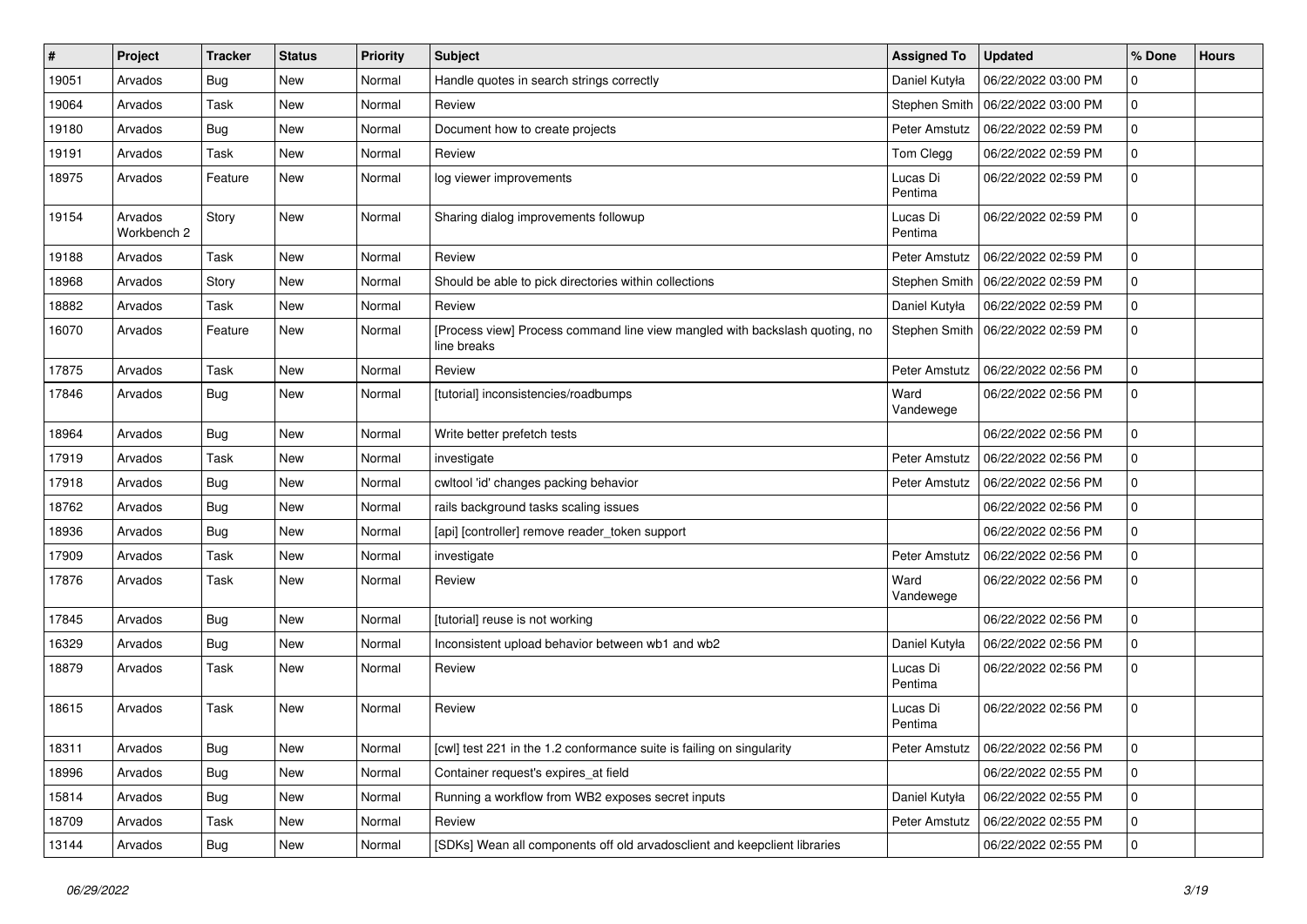| #     | Project                | <b>Tracker</b> | <b>Status</b> | <b>Priority</b> | <b>Subject</b>                                                                               | <b>Assigned To</b>  | <b>Updated</b>                      | % Done         | <b>Hours</b> |
|-------|------------------------|----------------|---------------|-----------------|----------------------------------------------------------------------------------------------|---------------------|-------------------------------------|----------------|--------------|
| 18863 | Arvados                | Feature        | <b>New</b>    | Normal          | [controller] add background job to clean up old container log records                        |                     | 06/22/2022 02:55 PM                 | 0              |              |
| 19080 | Arvados                | Feature        | New           | Normal          | Offer to un-trash items, instead of "not found" dialog                                       |                     | 06/22/2022 02:55 PM                 | $\mathbf 0$    |              |
| 17988 | Arvados                | Feature        | <b>New</b>    | Normal          | Enforce memory limits using Singularity + cloud                                              |                     | 06/22/2022 02:55 PM                 | $\mathbf 0$    |              |
| 18937 | Arvados                | Feature        | <b>New</b>    | Low             | [config] simplify AnonymousUserToken configuration                                           |                     | 06/22/2022 02:55 PM                 | 0              |              |
| 18697 | Arvados<br>Workbench 2 | Bug            | <b>New</b>    | Normal          | Cypress tests for federated scenarios                                                        | Lucas Di<br>Pentima | 06/22/2022 02:55 PM                 | $\mathbf 0$    |              |
| 18951 | Arvados                | Task           | <b>New</b>    | Normal          | Review                                                                                       |                     | 06/22/2022 02:55 PM                 | $\mathbf 0$    |              |
| 18874 | Arvados                | Support        | New           | Normal          | Merge workbench2 history into main Arvados repo                                              |                     | 06/22/2022 02:54 PM                 | 0              |              |
| 19048 | Arvados                | Bug            | <b>New</b>    | Normal          | Copying a folder in collection file browser results in empty folder                          |                     | 06/22/2022 02:54 PM                 | 0              |              |
| 18266 | Arvados                | <b>Bug</b>     | New           | Normal          | Turn manual testing plan for WB2 into tickets to write cypress tests                         |                     | 06/22/2022 02:54 PM                 | $\mathbf 0$    |              |
| 18973 | Arvados                | Story          | <b>New</b>    | Normal          | Test combinations of federation scenarios                                                    |                     | 06/22/2022 02:54 PM                 | 0              |              |
| 18693 | Arvados                | Story          | <b>New</b>    | Normal          | Deduplicate permission links                                                                 |                     | 06/22/2022 02:53 PM                 | 0              |              |
| 19057 | Arvados                | Bug            | <b>New</b>    | Normal          | [controller] should not allow adding the same user to a VM more than one time                |                     | 06/22/2022 02:53 PM                 | 0              |              |
| 16385 | Arvados                | Feature        | <b>New</b>    | Normal          | [k8s] add prebuilt container images for Arvados releases                                     |                     | 06/22/2022 02:53 PM                 | 0              |              |
| 19086 | Arvados                | Feature        | <b>New</b>    | Normal          | Can provide input JSON/YAML when launching a Workflow as an alternative to<br>the input form | Peter Amstutz       | 06/22/2022 02:53 PM                 | $\mathbf 0$    |              |
| 19117 | Arvados                | Task           | <b>New</b>    | Normal          | Review                                                                                       |                     | Stephen Smith   06/22/2022 02:53 PM | 0              |              |
| 19181 | Arvados                | Story          | New           | Normal          | Workbench 2 uses replace_files API                                                           |                     | 06/22/2022 02:52 PM                 | $\mathbf 0$    |              |
| 19160 | Arvados                | Task           | <b>New</b>    | Normal          | Review                                                                                       | Peter Amstutz       | 06/22/2022 02:00 PM                 | 0              |              |
| 18999 | Arvados                | Task           | <b>New</b>    | Normal          | Review                                                                                       | Peter Amstutz       | 06/22/2022 02:00 PM                 | $\mathbf 0$    |              |
| 19000 | Arvados                | Task           | <b>New</b>    | Normal          | Review                                                                                       | Stephen Smith       | 06/22/2022 01:58 PM                 | 0              |              |
| 18368 | Arvados                | Feature        | <b>New</b>    | Normal          | Notification banner                                                                          |                     | 06/21/2022 08:00 PM                 | 0              |              |
| 19198 | Arvados                | Feature        | <b>New</b>    | Normal          | Feature to normalize and re-pack manifest so that same content always has<br>same hash       |                     | 06/15/2022 03:05 PM                 | $\mathbf 0$    |              |
| 16446 | Arvados Epics   Story  |                | <b>New</b>    | Normal          | Manifest format improvements                                                                 |                     | 06/15/2022 03:00 PM                 | 0              |              |
| 19132 | Arvados Epics          | Story          | <b>New</b>    | Normal          | Versioning registered workflows                                                              |                     | 06/15/2022 02:51 PM                 | $\mathbf 0$    |              |
| 18205 | Arvados                | Feature        | <b>New</b>    | Normal          | [api] [cloud] add live compute instance price to container record                            |                     | 06/15/2022 02:45 PM                 | 0              |              |
| 18041 | Arvados                | Task           | <b>New</b>    | Normal          | Review                                                                                       | Peter Amstutz       | 06/15/2022 02:35 PM                 | $\mathbf 0$    |              |
| 16071 | Arvados<br>Workbench 2 | Story          | New           | Normal          | [Collection view] Provenance, used by for collections                                        |                     | 06/15/2022 02:35 PM                 | 0              |              |
| 19197 | Arvados                | Feature        | New           | Normal          | Optimize permission checks for can write/can manage fields                                   |                     | 06/14/2022 02:40 PM                 | $\mathbf 0$    |              |
| 19194 | Arvados                | Feature        | New           | Normal          | Return can_manage and can_write for all object types (not just<br>users/groups/projects)     |                     | 06/14/2022 02:36 PM                 | $\mathbf 0$    |              |
| 19196 | Arvados                | Feature        | New           | Normal          | Allow API select parameter to add/remove fields from the default set                         |                     | 06/14/2022 02:35 PM                 | $\overline{0}$ |              |
| 18613 | Arvados                | Task           | New           | Normal          | Review                                                                                       | Peter Amstutz       | 06/08/2022 03:20 PM                 | 0              |              |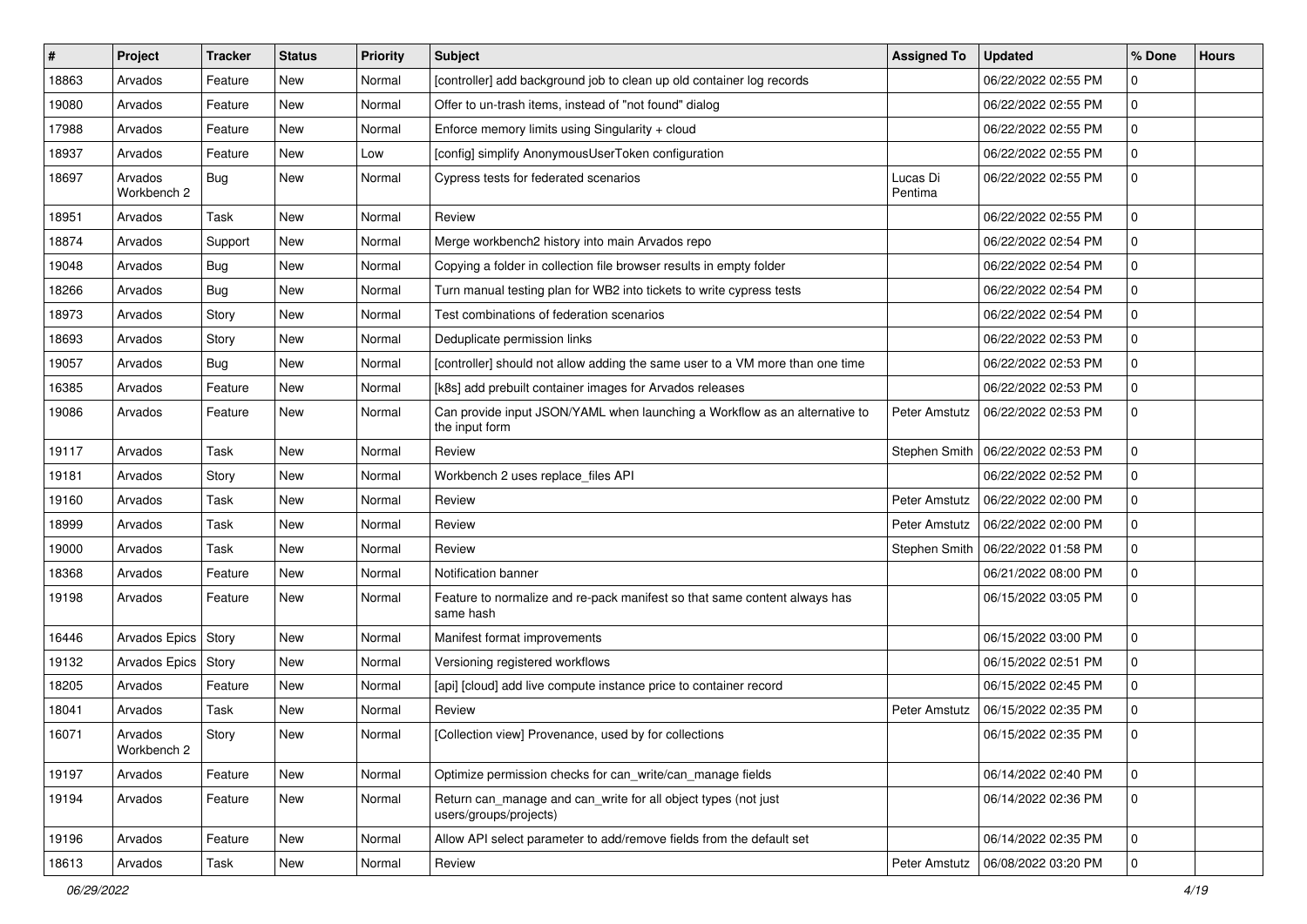| $\vert$ # | Project                | <b>Tracker</b> | <b>Status</b> | <b>Priority</b> | <b>Subject</b>                                                                                        | <b>Assigned To</b> | <b>Updated</b>      | % Done      | <b>Hours</b> |
|-----------|------------------------|----------------|---------------|-----------------|-------------------------------------------------------------------------------------------------------|--------------------|---------------------|-------------|--------------|
| 18564     | Arvados                | Feature        | New           | Normal          | [art] run jenkins release build steps with a set of parameters                                        |                    | 06/08/2022 03:20 PM | $\Omega$    |              |
| 18227     | Arvados                | Task           | <b>New</b>    | Normal          | Review                                                                                                | Peter Amstutz      | 06/08/2022 03:19 PM | $\Omega$    |              |
| 18221     | Arvados                | Story          | In Progress   | Normal          | Test coverage plan for combinations of slurm/lsf/cloud singularity/docker                             |                    | 06/08/2022 03:19 PM | $\Omega$    |              |
| 18563     | Arvados                | Bug            | New           | Normal          | [config] simplify/streamline InternalURLs/ExternalURL situation                                       |                    | 06/07/2022 09:07 PM | $\Omega$    |              |
| 18997     | Arvados                | Story          | New           | Normal          | ability to migrate arvbox to arvados-server boot dev mode                                             |                    | 06/07/2022 09:00 PM | $\Omega$    |              |
| 18998     | Arvados                | Story          | New           | Normal          | keepstore ability to check token validity for uploads                                                 |                    | 06/07/2022 08:59 PM | $\Omega$    |              |
| 19140     | Arvados                | Feature        | <b>New</b>    | Normal          | Document a process by which you would set up a service account                                        |                    | 06/07/2022 06:27 PM | $\Omega$    |              |
| 18765     | Arvados                | Bug            | New           | Normal          | engine configuration too big > 1048448 with singularity                                               |                    | 06/07/2022 01:56 PM | $\Omega$    |              |
| 18800     | Arvados Epics   Story  |                | New           | Normal          | Update Python SDK documentation                                                                       |                    | 06/06/2022 06:12 PM | $\Omega$    |              |
| 15768     | Arvados                | Feature        | New           | Normal          | Support multi-select operations                                                                       |                    | 06/03/2022 04:29 PM | $\Omega$    |              |
| 19171     | Arvados Epics   Story  |                | New           | Normal          | Playground onboarding                                                                                 |                    | 06/01/2022 02:36 PM | $\Omega$    |              |
| 17001     | Arvados Epics   Story  |                | New           | Normal          | WGS Demo Works in WB2 and Is Updated to Reflect WB2 Features                                          |                    | 06/01/2022 02:34 PM | $\Omega$    |              |
| 18390     | Arvados Epics   Story  |                | In Progress   | Normal          | Frozen projects                                                                                       |                    | 06/01/2022 02:21 PM | $\Omega$    |              |
| 17002     | Arvados Epics Story    |                | In Progress   | Normal          | Arvados Overview Video (Big Picture Video)                                                            |                    | 06/01/2022 02:20 PM | $\Omega$    |              |
| 16943     | Arvados Epics Story    |                | New           | Normal          | WB2 Descriptions, project & collection operations                                                     |                    | 06/01/2022 02:18 PM | $\Omega$    |              |
| 16945     | Arvados Epics   Story  |                | In Progress   | Normal          | WB2 Workflows / containers feature parity                                                             |                    | 06/01/2022 02:16 PM | $\Omega$    |              |
| 17848     | Arvados Epics   Story  |                | In Progress   | Normal          | Improve a-c-r usability                                                                               |                    | 06/01/2022 02:14 PM | $\Omega$    |              |
| 19170     | Arvados Epics Story    |                | New           | Normal          | <b>CWL-Seek</b>                                                                                       |                    | 05/31/2022 05:57 PM | $\Omega$    |              |
| 19131     | Arvados<br>Workbench 2 | Feature        | New           | Normal          | Sharing URLs/Links: Allow the user to attach a personal note                                          |                    | 05/24/2022 06:39 PM | $\Omega$    |              |
| 19150     | Arvados                | Feature        | New           | Normal          | `arvados-server install -type=test -test-suite-user=X` should add user X to docker<br>and fuse groups |                    | 05/20/2022 05:53 PM | $\Omega$    |              |
| 18685     | Arvados Epics Story    |                | New           | Normal          | Synchronize configuration on multi-node cluster                                                       |                    | 05/18/2022 02:35 PM | $\Omega$    |              |
| 16557     | Arvados Epics   Story  |                | New           | Low             | Reorganize user guide, update for wb2                                                                 |                    | 05/18/2022 02:33 PM | $\Omega$    |              |
| 16303     | Arvados Epics   Story  |                | In Progress   | Normal          | Kubernetes support                                                                                    |                    | 05/18/2022 02:32 PM | $\Omega$    |              |
| 16442     | Arvados Epics   Story  |                | <b>New</b>    | Normal          | Scalable + reliable container logging                                                                 |                    | 05/09/2022 03:22 PM | $\Omega$    |              |
| 17849     | Arvados Epics   Story  |                | New           | Normal          | FUSE driver v2                                                                                        |                    | 05/09/2022 03:22 PM | $\Omega$    |              |
| 18342     | Arvados Epics   Story  |                | <b>New</b>    | Normal          | Stream Keep data to minimize latency and memory usage                                                 |                    | 05/09/2022 03:21 PM | $\Omega$    |              |
| 17207     | Arvados Epics   Story  |                | New           | Normal          | External access to web services running in containers                                                 |                    | 05/09/2022 03:20 PM | 0           |              |
| 15960     | Arvados Epics   Story  |                | New           | Normal          | Computing on external data                                                                            |                    | 05/09/2022 03:20 PM | $\Omega$    |              |
| 16517     | Arvados Epics   Story  |                | In Progress   | Normal          | Workflow runtime/cost visibility and forecasting                                                      |                    | 05/09/2022 03:19 PM | $\mathbf 0$ |              |
| 19082     | Arvados                | Feature        | New           | Normal          | Scale default keep cache request with cores or RAM request                                            |                    | 05/04/2022 03:19 PM | $\Omega$    |              |
| 17456     | Arvados                | Task           | New           | Normal          | Review                                                                                                | Peter Amstutz      | 05/04/2022 03:19 PM | $\mathbf 0$ |              |
| 17054     | Arvados                | Feature        | In Progress   | Normal          | Custom naming for scatter steps                                                                       |                    | 05/04/2022 03:19 PM | $\Omega$    |              |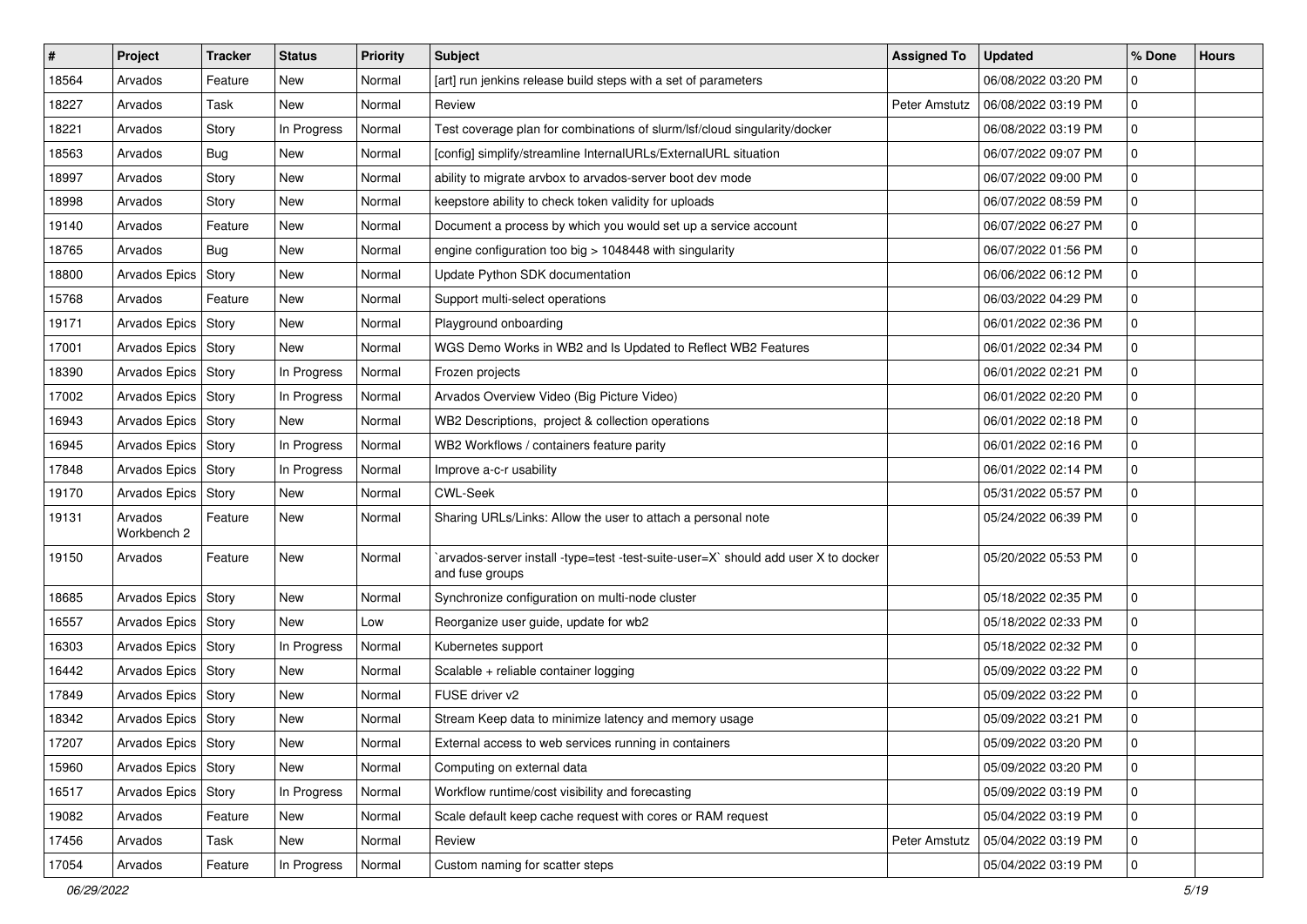| #     | Project               | <b>Tracker</b> | <b>Status</b> | <b>Priority</b> | <b>Subject</b>                                                                                                                            | <b>Assigned To</b> | <b>Updated</b>      | % Done      | <b>Hours</b> |
|-------|-----------------------|----------------|---------------|-----------------|-------------------------------------------------------------------------------------------------------------------------------------------|--------------------|---------------------|-------------|--------------|
| 19056 | Arvados               | Feature        | New           | Normal          | Environment variable / command line convention that specifies where to get<br>HOST/TOKEN settings.conf                                    |                    | 05/04/2022 03:18 PM | 0           |              |
| 18961 | Arvados               | Feature        | <b>New</b>    | Normal          | Go FileSystem / FUSE mount supports block caching & prefetch                                                                              |                    | 05/04/2022 03:18 PM | $\mathbf 0$ |              |
| 18788 | Arvados               | Feature        | <b>New</b>    | Normal          | User merge & migration support on LoginCluster federations                                                                                |                    | 05/04/2022 03:18 PM | 0           |              |
| 18960 | Arvados               | Feature        | New           | Normal          | crunch-run can use Go FUSE driver for read-only mounts                                                                                    |                    | 05/04/2022 03:17 PM | $\mathbf 0$ |              |
| 19089 | Arvados Epics   Task  |                | <b>New</b>    | Normal          | Cross-federation filter groups                                                                                                            |                    | 05/02/2022 04:49 PM | 0           |              |
| 19091 | Arvados               | Feature        | <b>New</b>    | Normal          | Managed property to assert valid unix username                                                                                            |                    | 05/02/2022 04:48 PM | $\mathbf 0$ |              |
| 15958 | Arvados Epics Story   |                | New           | Normal          | Workbench2 federated browsing                                                                                                             |                    | 05/02/2022 03:23 PM | 0           |              |
| 19058 | Arvados               | Support        | <b>New</b>    | Normal          | Add code scanning to jenkins pipeline                                                                                                     |                    | 04/27/2022 03:08 PM | 0           |              |
| 19047 | Arvados               | Feature        | New           | Normal          | Pythonic interface to launch workflows                                                                                                    |                    | 04/20/2022 07:41 PM | $\mathbf 0$ |              |
| 18977 | Arvados               | Bug            | <b>New</b>    | Normal          | Mishandled Azure error?                                                                                                                   |                    | 04/12/2022 07:55 PM | $\mathbf 0$ |              |
| 18988 | Arvados               | Feature        | New           | Normal          | [CWL] support singularity/docker hint to make debugging workflows easier                                                                  |                    | 04/11/2022 06:29 PM | 0           |              |
| 17050 | Arvados Epics         | Story          | In Progress   | Normal          | arvados.org 2.0                                                                                                                           |                    | 04/07/2022 06:45 PM | 0           |              |
| 18689 | Arvados               | Feature        | New           | Normal          | support secret_environment                                                                                                                |                    | 04/06/2022 03:55 PM | 0           |              |
| 18969 | Arvados               | Bug            | <b>New</b>    | Normal          | Controller should monitor its own memory usage and pause requests handling<br>when memory usage is high                                   |                    | 04/05/2022 02:53 PM | $\mathbf 0$ |              |
| 18815 | Arvados               | Task           | <b>New</b>    | Normal          | Review                                                                                                                                    | Peter Amstutz      | 04/05/2022 02:53 PM | 0           |              |
| 18576 | Arvados               | Feature        | <b>New</b>    | Normal          | arv-put converts properties aliases to vocabulary ids                                                                                     |                    | 04/05/2022 02:53 PM | $\mathbf 0$ |              |
| 18970 | Arvados               | Feature        | New           | Normal          | Add support for publicly shared collections (anonymous user)                                                                              |                    | 04/04/2022 03:17 PM | 0           |              |
| 18967 | Arvados               | Story          | <b>New</b>    | Normal          | drop legacy columns and tables                                                                                                            |                    | 04/01/2022 07:03 PM | $\mathbf 0$ |              |
| 18946 | Arvados               | Feature        | <b>New</b>    | Normal          | Render fields of user profile from config                                                                                                 |                    | 03/30/2022 02:29 PM | 0           |              |
| 18942 | Arvados               | Story          | <b>New</b>    | Normal          | Remove perl SDK, tests, dependencies                                                                                                      |                    | 03/29/2022 02:14 PM | 0           |              |
| 18860 | Arvados               | Story          | <b>New</b>    | Normal          | Display number of container attempts and make it easy to access past logs                                                                 |                    | 03/23/2022 06:53 PM | $\mathbf 0$ |              |
| 15681 | Arvados               | Feature        | <b>New</b>    | Normal          | wb2 workflows run in "Workflow runs" project by default                                                                                   |                    | 03/23/2022 06:48 PM | $\mathbf 0$ |              |
| 15557 | Arvados               | Bug            | New           | Normal          | [Process view] Re-run workflow                                                                                                            |                    | 03/23/2022 06:10 PM | 0           |              |
| 16208 | Arvados               | Bug            | <b>New</b>    | Normal          | Workbench2 doesn't show inputs then #main object is not a Workflow                                                                        |                    | 03/23/2022 03:55 PM | $\mathbf 0$ |              |
| 18179 | Arvados Epics   Story |                | <b>New</b>    | Normal          | Better spot instance support                                                                                                              |                    | 03/23/2022 01:47 PM | 0           |              |
| 3640  | Arvados               | Story          | <b>New</b>    | Normal          | [SDKs] Add runtime option to SDKs (esp Python and arv-mount) to use a<br>filesystem directory block cache as an alternative to RAM cache. |                    | 03/21/2022 03:58 PM | $\mathbf 0$ |              |
| 18871 | Arvados               | Feature        | New           | Normal          | WebDAV uses replace_files API                                                                                                             |                    | 03/16/2022 02:13 PM | 0           |              |
| 18864 | Arvados               | Bug            | New           | Normal          | "Responsible person" link is wrong                                                                                                        |                    | 03/14/2022 03:49 PM | $\mathbf 0$ |              |
| 18862 | Arvados               | Bug            | New           | Normal          | [api] remove replay_job_log rake task                                                                                                     |                    | 03/14/2022 03:43 PM | $\mathbf 0$ |              |
| 18861 | Arvados               | Story          | New           | Normal          | Retire wb1                                                                                                                                |                    | 03/14/2022 02:48 PM | 0           |              |
| 18853 | Arvados               | Story          | New           | Normal          | Get input collection uuid or metadata                                                                                                     |                    | 03/10/2022 03:13 PM | 0           |              |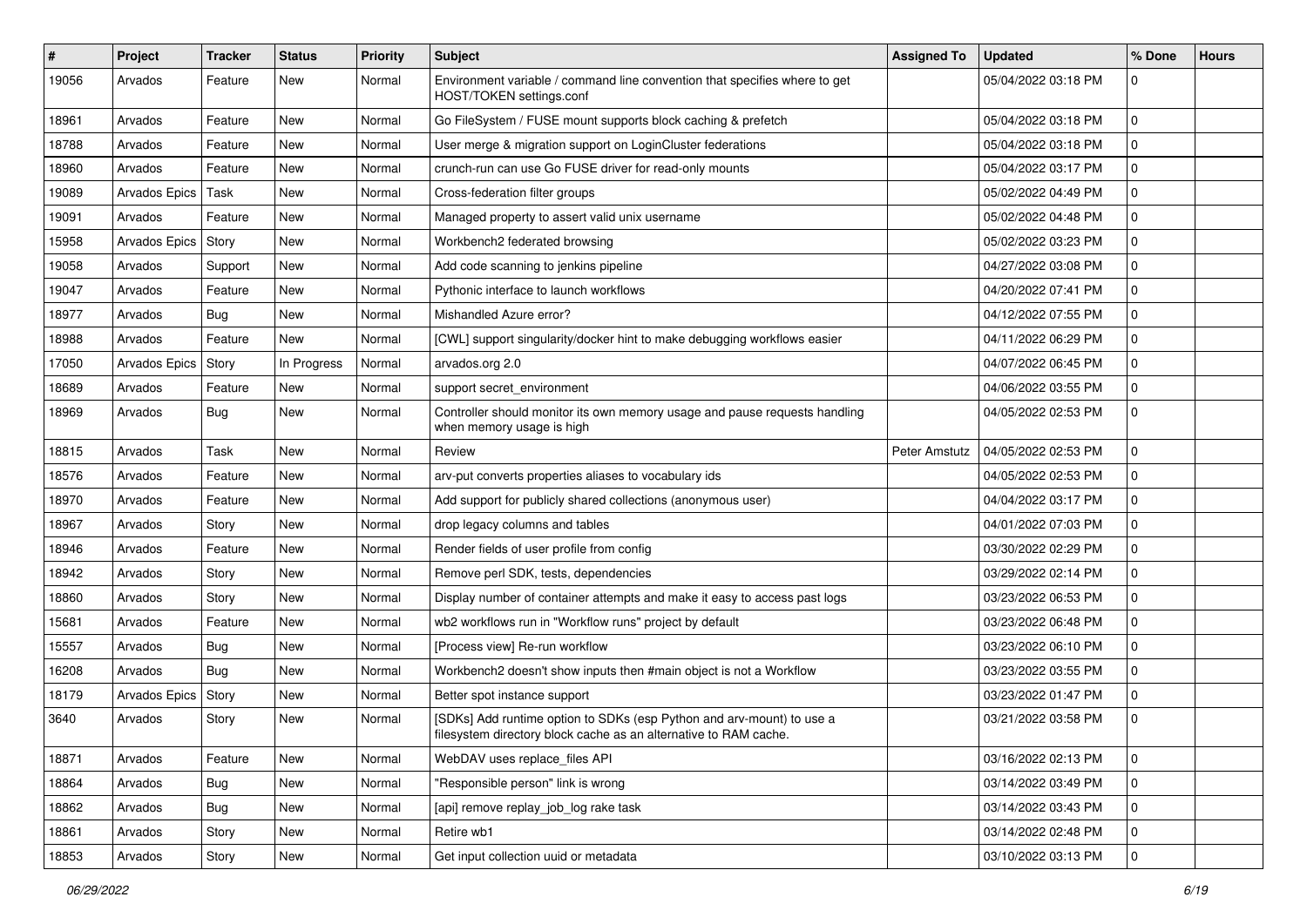| #     | Project                | <b>Tracker</b> | <b>Status</b> | <b>Priority</b> | Subject                                                                                                 | <b>Assigned To</b>  | <b>Updated</b>      | % Done   | <b>Hours</b> |
|-------|------------------------|----------------|---------------|-----------------|---------------------------------------------------------------------------------------------------------|---------------------|---------------------|----------|--------------|
| 18846 | Arvados                | Story          | New           | Normal          | Rendering rich descriptions                                                                             |                     | 03/09/2022 08:42 PM | $\Omega$ |              |
| 15941 | Arvados Epics          | Story          | In Progress   | Normal          | arvados-boot                                                                                            |                     | 03/09/2022 06:04 PM | $\Omega$ |              |
| 16447 | Arvados Epics   Story  |                | In Progress   | Normal          | Improve container image handling                                                                        |                     | 03/09/2022 06:04 PM | $\Omega$ |              |
| 18847 | Arvados Epics   Story  |                | New           | Normal          | Structured type checking for properties                                                                 |                     | 03/09/2022 05:50 PM | $\Omega$ |              |
| 18841 | Arvados                | Feature        | New           | Normal          | Feature to inject additional info into wb2 details panel                                                |                     | 03/08/2022 09:59 PM | $\Omega$ |              |
| 18842 | Arvados                | Feature        | New           | Normal          | Local disk keep cache for Python SDK/arv-mount                                                          |                     | 03/08/2022 04:29 PM | $\Omega$ |              |
| 18840 | Arvados                | Feature        | New           | Normal          | Algorithm to repack small files into larger blocks                                                      |                     | 03/08/2022 03:15 PM | $\Omega$ |              |
| 18724 | Arvados                | <b>Bug</b>     | New           | Normal          | Collection file_names should contain full paths for substring matching                                  |                     | 03/01/2022 09:11 PM | $\Omega$ |              |
| 18810 | Arvados                | Feature        | New           | Normal          | PySDK API Client wrapper methods that automatically translate properties using<br>a vocabulary          |                     | 03/01/2022 08:58 PM |          |              |
| 18799 | Arvados                | Story          | New           | Normal          | Strategy to tie the Python SDK to the API docs                                                          |                     | 02/23/2022 08:05 PM | $\Omega$ |              |
| 18797 | Arvados                | Story          | In Progress   | Normal          | Flesh out python sdk documentation in docstrings & ensure good presentation in<br>pydoc                 |                     | 02/23/2022 08:04 PM | $\Omega$ |              |
| 18798 | Arvados                | Story          | New           | Normal          | Turn code cookbook into liquid template & include files separately                                      |                     | 02/23/2022 07:46 PM | $\Omega$ |              |
| 15250 | Arvados                | Feature        | In Progress   | Normal          | a-c-r set TTL on final output collection                                                                | Jiayong Li          | 02/23/2022 03:13 PM | $\Omega$ |              |
| 17459 | Arvados                | Task           | New           | Normal          | Review                                                                                                  | Peter Amstutz       | 02/23/2022 03:13 PM | $\Omega$ |              |
| 18047 | Arvados Epics   Story  |                | New           | Normal          | Faceted search of metadata                                                                              |                     | 02/18/2022 10:02 PM | $\Omega$ |              |
| 18684 | Arvados Epics Story    |                | New           | Normal          | New user mode for Workbench (for use on Playground)                                                     |                     | 02/18/2022 10:01 PM | $\Omega$ |              |
| 17701 | Arvados Epics   Story  |                | New           | Normal          | WB2 usable on small screens / mobile                                                                    |                     | 02/18/2022 10:01 PM | $\Omega$ |              |
| 18350 | Arvados Epics   Story  |                | <b>New</b>    | Normal          | Login cluster with only arvados-controller & no fallback to Rails                                       |                     | 02/18/2022 10:00 PM | $\Omega$ |              |
| 16560 | Arvados Epics Story    |                | New           | Normal          | Single-click install & subscription via cloud marketplace                                               |                     | 02/18/2022 10:00 PM | $\Omega$ |              |
| 16428 | Arvados Epics   Story  |                | New           | Normal          | Metrics dashboard                                                                                       |                     | 02/18/2022 09:59 PM | $\Omega$ |              |
| 18337 | Arvados Epics   Story  |                | New           | Normal          | Easy install via OS package                                                                             |                     | 02/18/2022 09:56 PM | $\Omega$ |              |
| 16858 | Arvados Epics   Story  |                | New           | Normal          | Collection check in / check out                                                                         |                     | 02/18/2022 09:55 PM | $\Omega$ |              |
| 16782 | Arvados Epics Story    |                | New           | Normal          | Add-on module system                                                                                    |                     | 02/18/2022 09:55 PM | $\Omega$ |              |
| 16514 | Arvados Epics Story    |                | New           | Normal          | Actionable insight into keep usage                                                                      |                     | 02/18/2022 09:55 PM | $\Omega$ |              |
| 16082 | Arvados Epics   Story  |                | New           | Normal          | Port client tools to Go                                                                                 |                     | 02/18/2022 09:53 PM | $\Omega$ |              |
| 18790 | Arvados                | Feature        | New           | Normal          | Access live container logs through arvados-client and crunch-run container<br>gateway                   |                     | 02/18/2022 03:28 PM | $\Omega$ |              |
| 18726 | Arvados                | Feature        | New           | Normal          | a-c-r uses arv-put internally to upload dependencies                                                    |                     | 02/10/2022 04:53 PM | $\Omega$ |              |
| 18706 | Arvados                | Task           | In Progress   | Normal          | Review<br>18594-Collection-Advanced-Menu-is-trying-to-fetch-User-record-with-collection-U<br><b>UID</b> | Daniel Kutyła       | 02/03/2022 03:40 PM |          |              |
| 18587 | Arvados<br>Workbench 2 | <b>Bug</b>     | New           | Normal          | "Copy selected into collection" incorrect behavior                                                      | Lucas Di<br>Pentima | 02/02/2022 04:00 PM | l O      |              |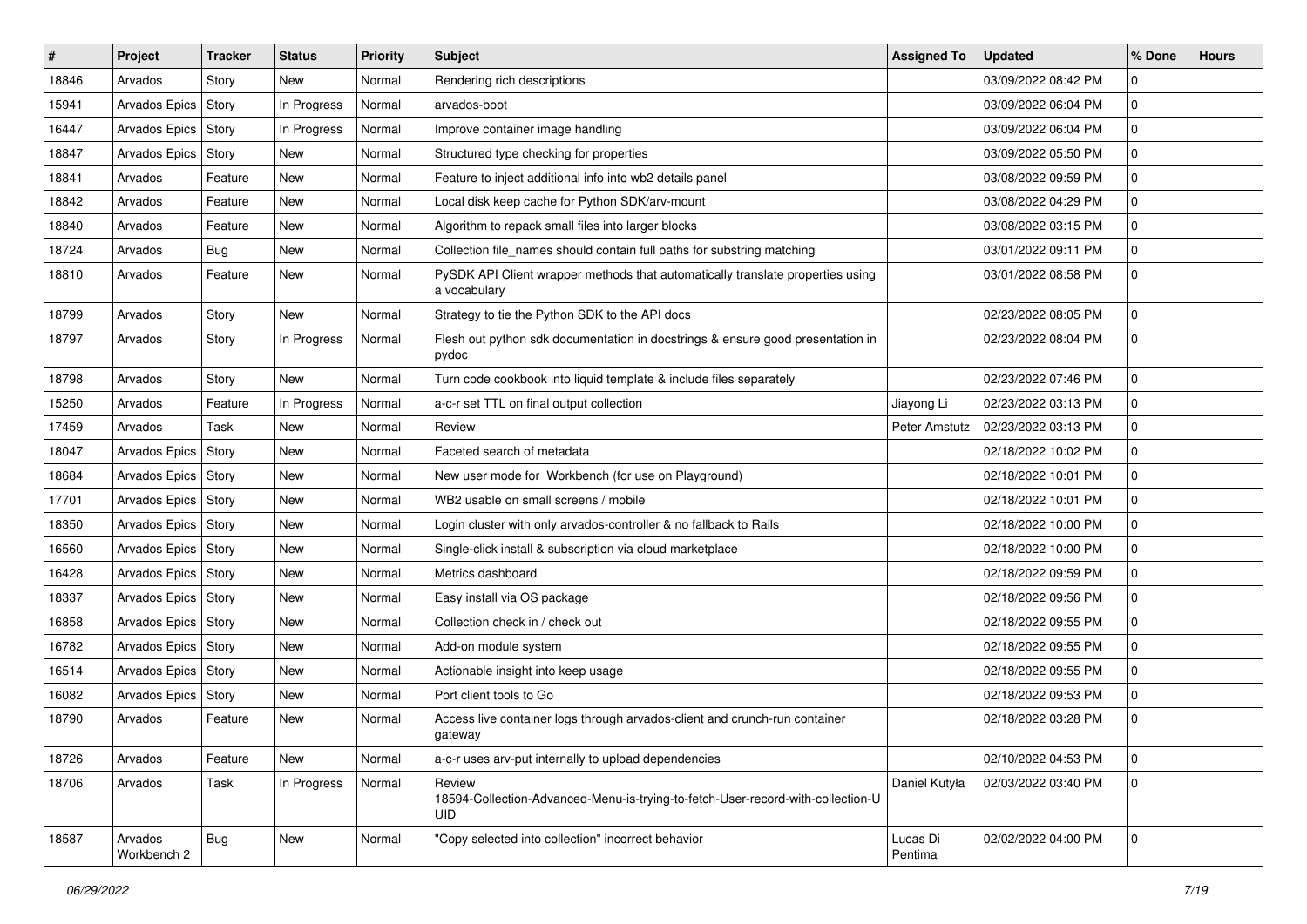| #     | Project               | <b>Tracker</b> | <b>Status</b> | <b>Priority</b> | <b>Subject</b>                                                                                                                                     | <b>Assigned To</b> | <b>Updated</b>      | % Done      | <b>Hours</b> |
|-------|-----------------------|----------------|---------------|-----------------|----------------------------------------------------------------------------------------------------------------------------------------------------|--------------------|---------------------|-------------|--------------|
| 15730 | Arvados               | Story          | New           | Normal          | [Workbench 2] Implement UI for new group permission scheme                                                                                         |                    | 02/02/2022 04:00 PM | 0           |              |
| 17772 | Arvados               | Feature        | New           | Normal          | use subject identifier (username etc) in "identity_url" instead of "email" for login                                                               |                    | 01/31/2022 04:22 PM | $\mathbf 0$ |              |
| 16011 | Arvados Epics   Story |                | In Progress   | Normal          | CWL support, docs, training, website                                                                                                               |                    | 01/26/2022 03:00 PM | $\mathbf 0$ |              |
| 16210 | Arvados Epics   Story |                | New           | Normal          | Research Object provenance (CWL-PROV)                                                                                                              |                    | 01/26/2022 02:58 PM | $\mathbf 0$ |              |
| 9053  | Arvados Epics         | Story          | New           | Normal          | Port API server to Go                                                                                                                              |                    | 01/26/2022 02:58 PM | $\mathbf 0$ |              |
| 13080 | Arvados Epics         | Story          | New           | Normal          | Create/upload workflows through Workbench                                                                                                          |                    | 01/26/2022 02:55 PM | 0           |              |
| 18677 | Arvados               | Feature        | New           | Normal          | Container runtime metrics API                                                                                                                      |                    | 01/25/2022 06:56 PM | $\mathbf 0$ |              |
| 18672 | Arvados               | Feature        | New           | Normal          | [go sdk] describe + implement desired Go SDK                                                                                                       |                    | 01/24/2022 09:34 PM | 0           |              |
| 18671 | Arvados               | <b>Bug</b>     | New           | Normal          | [go sdk] update documentation                                                                                                                      |                    | 01/24/2022 09:33 PM | 0           |              |
| 18669 | Arvados               | Task           | New           | Normal          | review 18668-add-project-support-to-deduplication-report                                                                                           |                    | 01/24/2022 04:51 PM | $\mathbf 0$ |              |
| 18668 | Arvados               | Feature        | In Progress   | Normal          | [deduplication report] add project support                                                                                                         | Ward<br>Vandewege  | 01/24/2022 04:50 PM | 0           |              |
| 18650 | Arvados               | Task           | New           | Normal          | Design API for helper methods for working with vocabularies                                                                                        | Peter Amstutz      | 01/19/2022 04:52 PM | $\mathbf 0$ |              |
| 18616 | Arvados               | Task           | New           | Normal          | Review                                                                                                                                             | Ward<br>Vandewege  | 01/19/2022 04:23 PM | 0           |              |
| 17910 | Arvados               | Task           | New           | Normal          | investigate                                                                                                                                        | Peter Amstutz      | 01/19/2022 02:17 PM | 0           |              |
| 17178 | Arvados               | Feature        | New           | Normal          | Render live graphs of container crunchstat in wb2                                                                                                  |                    | 01/18/2022 09:46 PM | 0           |              |
| 12868 | Arvados               | Story          | New           | Normal          | Rearrange packages so "arv" runs a Go program that shells out to Python/Ruby<br>code only if needed                                                |                    | 01/18/2022 09:30 PM | $\mathbf 0$ |              |
| 18609 | Arvados               | Task           | New           | Normal          | Review                                                                                                                                             | Ward<br>Vandewege  | 01/18/2022 08:55 PM | $\mathbf 0$ |              |
| 18623 | Arvados               | Feature        | New           | Normal          | Ensure Etag can be used and honor If-Match header in updates                                                                                       |                    | 01/12/2022 04:50 PM | 0           |              |
| 18621 | Arvados               | Feature        | New           | Normal          | Ability for admin to purge old versions of a collection                                                                                            |                    | 01/10/2022 04:41 PM | $\mathbf 0$ |              |
| 18620 | Arvados               | Feature        | New           | Normal          | [LSF] use btop to adjust relative priorities of arvados jobs                                                                                       |                    | 01/10/2022 03:45 PM | 0           |              |
| 18163 | Arvados               | Feature        | New           | Normal          | [Crunch] add CWL extension to limit the number of concurrently running jobs<br>during a scatter                                                    |                    | 01/10/2022 03:42 PM | $\Omega$    |              |
| 18618 | Arvados               | Bug            | New           | Normal          | Reusing workflows/steps is too slow                                                                                                                |                    | 01/07/2022 07:12 PM | $\mathbf 0$ |              |
| 18225 | Arvados               | Task           | In Progress   | Normal          | Review 18207-Workbench2-is-not-clearing-the-project-content-when-switching                                                                         | Daniel Kutyła      | 01/06/2022 03:51 PM | 0           |              |
| 17472 | Arvados               | Story          | In Progress   | Normal          | Architecture for displaying container metrics in workbench                                                                                         | Tom Clegg          | 12/16/2021 04:29 PM | 0           |              |
| 17775 | Arvados               | Bug            | New           | Normal          | [a-d-c] the user should be able to see when preemptible nodes get shut down<br>and the running container requeued                                  |                    | 12/14/2021 09:01 PM | 0           |              |
| 18586 | Arvados               | <b>Bug</b>     | New           | Normal          | Remove docs/code for unsupported AsyncPermissionsUpdateInterval                                                                                    |                    | 12/14/2021 04:21 PM | $\mathbf 0$ |              |
| 18573 | Arvados               | Feature        | New           | Normal          | packer compute image builder script should take an explicit arvados package<br>version to install instead of latest in selected package repository |                    | 12/09/2021 05:01 PM | $\mathbf 0$ |              |
| 17805 | Arvados               | Feature        | In Progress   | Normal          | [fuse] access containers and container_requests through by_id directory in sitefs                                                                  | Tom Clegg          | 12/08/2021 07:44 PM | $\mathbf 0$ |              |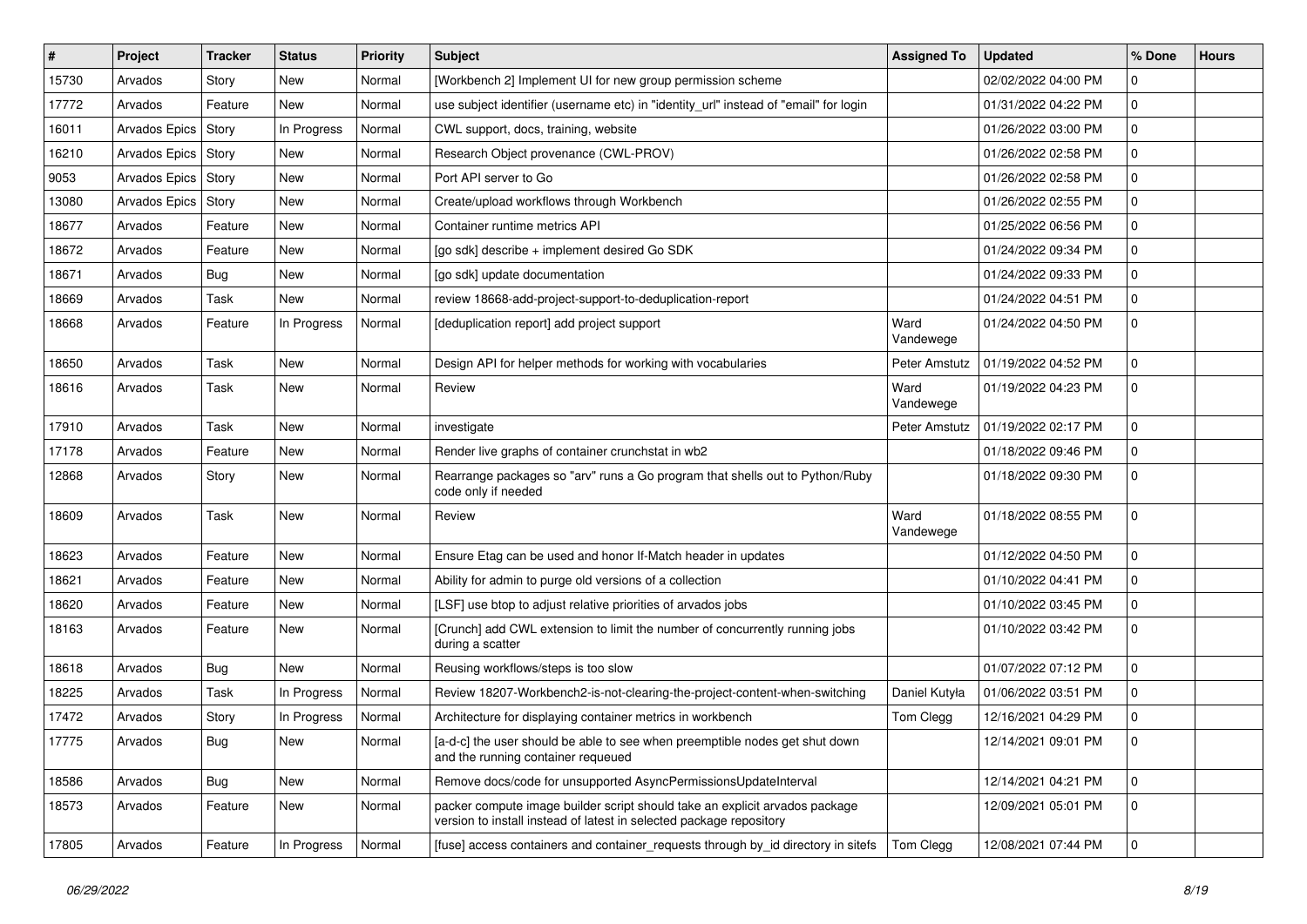| #     | <b>Project</b>         | <b>Tracker</b> | <b>Status</b> | <b>Priority</b> | <b>Subject</b>                                                                                                            | <b>Assigned To</b> | <b>Updated</b>      | % Done         | <b>Hours</b> |
|-------|------------------------|----------------|---------------|-----------------|---------------------------------------------------------------------------------------------------------------------------|--------------------|---------------------|----------------|--------------|
| 18486 | Arvados                | <b>Bug</b>     | New           | Normal          | Docker containers are always removed                                                                                      |                    | 12/07/2021 03:31 PM | 0              |              |
| 12900 | Arvados                | Feature        | <b>New</b>    | Normal          | [Crunch2] [crunch-run] Prune old images before installing image for current<br>container                                  |                    | 12/07/2021 03:31 PM | $\Omega$       |              |
| 17669 | Arvados                | Task           | In Progress   | Normal          | Review                                                                                                                    | Tom Clegg          | 12/07/2021 12:47 AM | $\Omega$       |              |
| 18548 | Arvados                | Feature        | <b>New</b>    | Normal          | Ability to share a link to the "Get API Token" dialog in WB"                                                              |                    | 12/03/2021 03:22 PM | $\Omega$       |              |
| 18512 | Arvados                | Task           | In Progress   | Normal          | Review 18488-nonblocking-advisory-lock                                                                                    | Tom Clegg          | 12/02/2021 04:59 PM | $\Omega$       |              |
| 18516 | Arvados                | Story          | <b>New</b>    | Normal          | run Theia interactively for development on shell and/or compute nodes                                                     |                    | 12/01/2021 05:47 PM | $\Omega$       |              |
| 18515 | Arvados                | Story          | New           | Normal          | run interactive Jupyter on shell and/or compute nodes                                                                     |                    | 12/01/2021 05:17 PM | $\Omega$       |              |
| 18514 | Arvados                | Story          | New           | Normal          | Research framework for interactive tutorials that overlay the app                                                         |                    | 12/01/2021 03:49 PM | $\Omega$       |              |
| 18501 | Arvados                | <b>Bug</b>     | <b>New</b>    | Normal          | Add option in ARV GUI to open link in new tab                                                                             |                    | 11/30/2021 03:43 PM | $\Omega$       |              |
| 18500 | Arvados                | Bug            | New           | Normal          | Arvados CV for "Study Type" property not active                                                                           |                    | 11/30/2021 03:41 PM | $\Omega$       |              |
| 18499 | Arvados                | Bug            | New           | Normal          | Advanced Dialog on collections shows the manifest_text as null                                                            |                    | 11/30/2021 03:38 PM | $\Omega$       |              |
| 18498 | Arvados                | Bug            | New           | Normal          | WB2 collection UUID in project URL shows blank page                                                                       |                    | 11/30/2021 03:37 PM | $\Omega$       |              |
| 18481 | Arvados                | Bug            | New           | Normal          | Workbench allows setting values with leading and trailing whitespace in property<br>values                                |                    | 11/26/2021 08:13 AM |                |              |
| 18182 | Arvados                | Feature        | New           | Normal          | Parameter on get_permissions API to return every user and group with<br>permissions                                       |                    | 11/24/2021 04:15 PM | $\Omega$       |              |
| 17953 | Arvados                | Story          | <b>New</b>    | Normal          | [api] Remove unused "node" object                                                                                         |                    | 11/23/2021 09:28 PM | $\Omega$       |              |
| 17993 | Arvados                | Feature        | New           | Normal          | [deduplication-report] supports storage classes                                                                           |                    | 11/23/2021 09:26 PM | $\Omega$       |              |
| 18345 | Arvados                | Bug            | <b>New</b>    | Normal          | Activity script crash                                                                                                     |                    | 11/23/2021 09:13 PM | $\Omega$       |              |
| 18347 | Arvados                | Feature        | <b>New</b>    | Normal          | Cache negative token lookups in federation/OIDC                                                                           |                    | 11/23/2021 09:07 PM | $\Omega$       |              |
| 18464 | Arvados                | Feature        | New           | Normal          | Batch update endpoint for permission changes                                                                              |                    | 11/22/2021 03:33 PM | <sup>0</sup>   |              |
| 18462 | Arvados                | Story          | <b>New</b>    | Normal          | Requesting object by uuid should return 403 instead of 404                                                                |                    | 11/22/2021 03:20 PM | $\Omega$       |              |
| 18463 | Arvados                | Feature        | New           | Normal          | Sharing dialog shows all permissions including indirect and allows searching for<br>users by name                         |                    | 11/22/2021 03:20 PM | $\Omega$       |              |
| 18393 | Arvados                | Bug            | <b>New</b>    | Normal          | [workbench2] forces relogin on every new window/tab                                                                       |                    | 11/19/2021 02:43 PM | $\Omega$       |              |
| 18385 | Arvados                | <b>Bug</b>     | New           | Normal          | arvados-server config-dump   arvados-server config-check -config=- spurious<br>warnings                                   |                    | 11/16/2021 09:06 PM | $\Omega$       |              |
| 18371 | Arvados<br>Workbench 2 | Bug            | New           | Normal          | Handle unreachable API server better on startup                                                                           |                    | 11/15/2021 07:09 PM | $\Omega$       |              |
| 18369 | Arvados                | Feature        | New           | Normal          | [doc] describe the block packing algorithm used by our various Keep clients<br>(arv-put, python sdk, keep-web, arv-mount) |                    | 11/15/2021 04:14 PM | $\overline{0}$ |              |
| 18362 | Arvados                | Story          | New           | Normal          | cwltest results for Arvados produces badges which can be linked to from<br>commonwl.org                                   |                    | 11/10/2021 05:41 PM | $\Omega$       |              |
| 18166 | Arvados                | <b>Bug</b>     | New           | Normal          | [Release] Auto-sync the arvados gem dependencies on RailsAPI and<br>Workbench1                                            |                    | 11/10/2021 04:14 PM |                |              |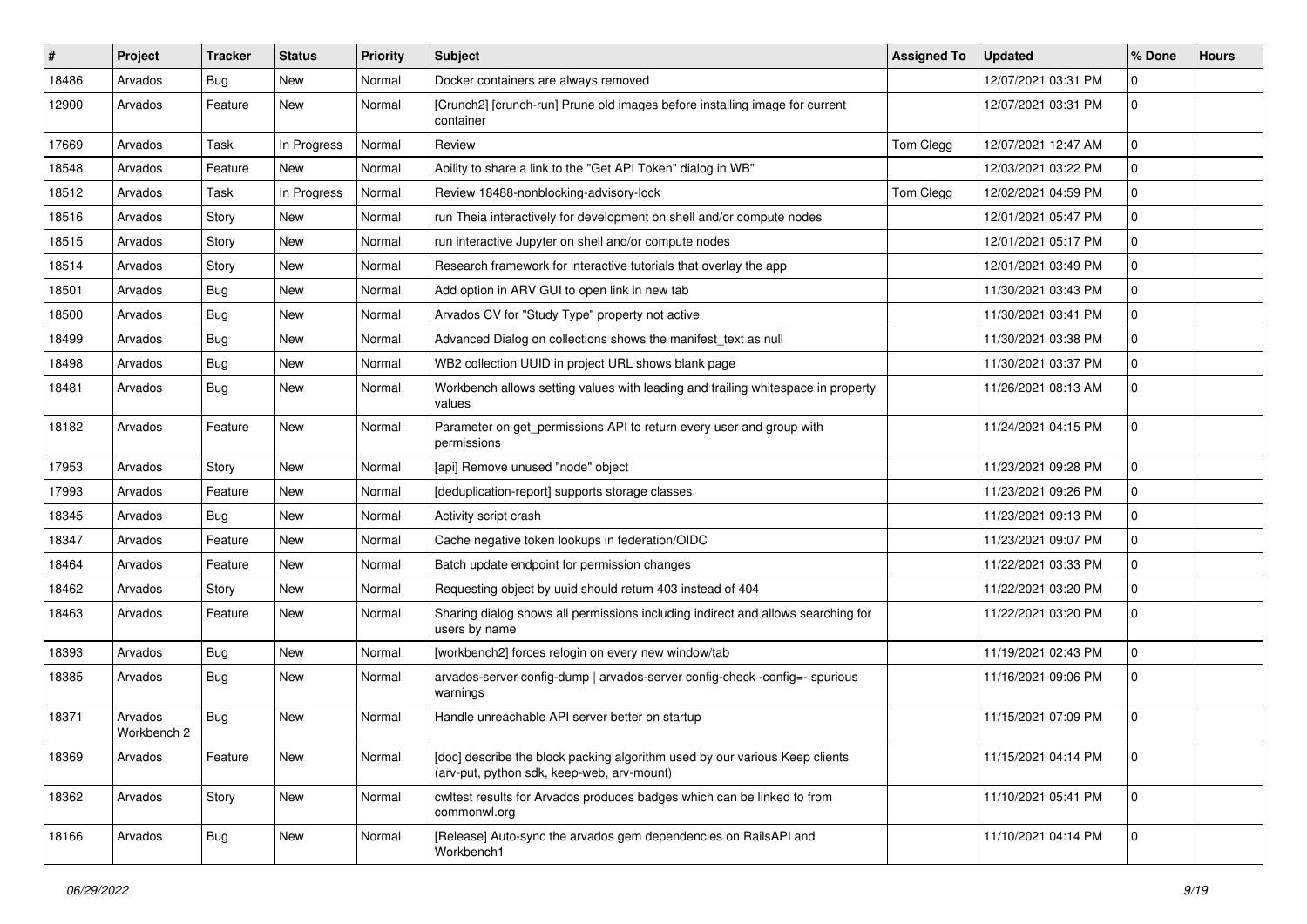| #     | Project | <b>Tracker</b> | <b>Status</b> | <b>Priority</b> | Subject                                                                                          | <b>Assigned To</b> | <b>Updated</b>      | % Done         | <b>Hours</b> |
|-------|---------|----------------|---------------|-----------------|--------------------------------------------------------------------------------------------------|--------------------|---------------------|----------------|--------------|
| 18234 | Arvados | Task           | New           | Normal          | Review                                                                                           | Ward<br>Vandewege  | 11/10/2021 04:14 PM | 0              |              |
| 18235 | Arvados | Task           | New           | Normal          | Review                                                                                           | Ward<br>Vandewege  | 11/10/2021 04:05 PM | $\mathbf 0$    |              |
| 17232 | Arvados | Support        | New           | Normal          | add example of readRDS() to arvadosR help                                                        |                    | 11/09/2021 07:58 PM | $\mathbf 0$    |              |
| 18278 | Arvados | <b>Bug</b>     | <b>New</b>    | Normal          | [k8s] start using an ingress                                                                     | Ward<br>Vandewege  | 11/09/2021 07:56 PM | $\mathbf 0$    |              |
| 18239 | Arvados | Story          | New           | Normal          | Add Kubernetes testing to CI                                                                     |                    | 11/09/2021 07:56 PM | 0              |              |
| 13925 | Arvados | Story          | New           | Normal          | Default keep cache scales with requested container size                                          |                    | 11/08/2021 03:21 PM | 0              |              |
| 18341 | Arvados | Story          | New           | Normal          | "arvados-server init" can set up a single-node production cluster                                |                    | 11/08/2021 02:39 PM | $\mathbf 0$    |              |
| 18338 | Arvados | Story          | New           | Normal          | "arvados-server init" can use a local root CA to sign certificates                               |                    | 11/05/2021 03:27 PM | $\mathbf 0$    |              |
| 16552 | Arvados | Story          | New           | Normal          | "arvados-server init" can get TLS certificates from Let's Encrypt                                | Tom Clegg          | 11/05/2021 03:15 PM | $\mathbf 0$    |              |
| 18335 | Arvados | Feature        | <b>New</b>    | Normal          | Export health checks as Prometheus metrics                                                       |                    | 11/04/2021 03:58 PM | $\mathbf 0$    |              |
| 18334 | Arvados | Bug            | <b>New</b>    | Normal          | Accept release info changes in docker recipes                                                    |                    | 11/04/2021 03:23 PM | $\mathbf 0$    |              |
| 17945 | Arvados | Feature        | <b>New</b>    | Normal          | design: Add type checking to the structured vocabulary                                           |                    | 11/02/2021 05:13 PM | $\mathbf 0$    |              |
| 17946 | Arvados | Feature        | New           | Normal          | design: add complex structures to structured vocabulary                                          |                    | 11/02/2021 05:12 PM | $\mathbf 0$    |              |
| 18292 | Arvados | Bug            | New           | Normal          | [cleanup] remove AssignNodeHostname from the configuration. Also from the<br>documentation.      |                    | 10/22/2021 09:24 PM | 0              |              |
| 18291 | Arvados | Task           | In Progress   | Normal          | Review 18287-external-url-defaults                                                               | Tom Clegg          | 10/22/2021 07:19 PM | $\mathbf 0$    |              |
| 18280 | Arvados | <b>Bug</b>     | New           | Normal          | Advanced Search in ARV PROD GUI non-functional                                                   |                    | 10/20/2021 04:46 PM | 0              |              |
| 18279 | Arvados | Bug            | New           | Normal          | Data Collection page on 2.3.0 rc2                                                                |                    | 10/20/2021 04:45 PM | 0              |              |
| 18241 | Arvados | Story          | New           | Normal          | "NanoCPUs can not be set" Docker error                                                           |                    | 10/13/2021 03:13 PM | 0              |              |
| 18262 | Arvados | <b>Bug</b>     | New           | Normal          | [crunch-run] handle out-of-diskspace on the compute node better                                  |                    | 10/08/2021 09:42 PM | $\mathbf 0$    |              |
| 18255 | Arvados | Story          | New           | Normal          | Proof of concept Arvados single-node AMI                                                         |                    | 10/06/2021 03:25 PM | $\mathbf 0$    |              |
| 18220 | Arvados | Bug            | New           | Normal          | Support Docker ENTRYPOINT on Singularity in crunch-run                                           |                    | 09/29/2021 03:25 PM | 0              |              |
| 18218 | Arvados | Feature        | <b>New</b>    | Normal          | ARV GUI: perform operations on files selected via the filter                                     |                    | 09/28/2021 08:30 PM | $\mathbf 0$    |              |
| 18217 | Arvados | Feature        | <b>New</b>    | Normal          | Enable file sorting in Data Collection                                                           |                    | 09/28/2021 07:45 PM | $\mathbf 0$    |              |
| 17699 | Arvados | Story          | In Progress   | Normal          | Design new keepstore internal architecture that supports efficient streaming &<br>range requests | Tom Clegg          | 09/28/2021 07:41 PM | $\Omega$       |              |
| 18214 | Arvados | <b>Bug</b>     | New           | Normal          | global search results link to wb1 not wb2                                                        |                    | 09/28/2021 07:30 PM |                |              |
| 18213 | Arvados | Feature        | <b>New</b>    | Normal          | Arvados "display in new tab" shows outdated data                                                 |                    | 09/28/2021 07:28 PM | $\overline{0}$ |              |
| 18212 | Arvados | Bug            | New           | Normal          | Read-only users can't open file in new tab                                                       |                    | 09/28/2021 07:27 PM | $\mathbf 0$    |              |
| 18211 | Arvados | Feature        | New           | Normal          | Should the Loading Progress bar always be shown?                                                 |                    | 09/28/2021 07:16 PM | 0              |              |
| 18210 | Arvados | <b>Bug</b>     | New           | Normal          | Create Mountainduck Bookmark files not working                                                   |                    | 09/28/2021 07:14 PM | $\mathbf 0$    |              |
| 18209 | Arvados | Feature        | New           | Normal          | Re-run process on arvados throws error                                                           |                    | 09/28/2021 07:12 PM | $\mathbf 0$    |              |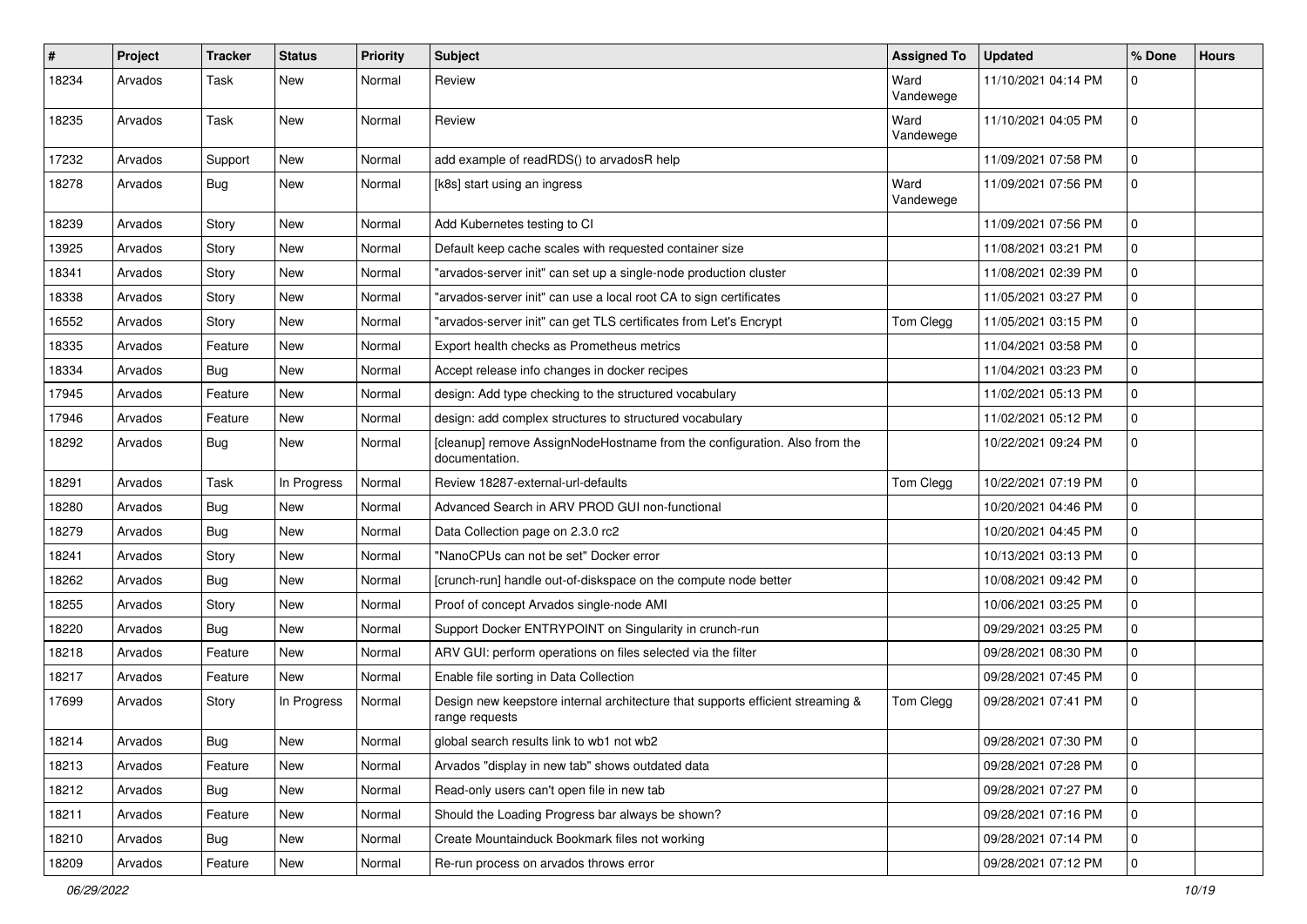| ∦     | Project                | Tracker    | <b>Status</b> | <b>Priority</b> | <b>Subject</b>                                                                                           | <b>Assigned To</b> | <b>Updated</b>      | % Done         | <b>Hours</b> |
|-------|------------------------|------------|---------------|-----------------|----------------------------------------------------------------------------------------------------------|--------------------|---------------------|----------------|--------------|
| 18208 | Arvados                | <b>Bug</b> | New           | Normal          | Workbench2 search shows all sites even if just searching in one site                                     |                    | 09/28/2021 07:09 PM | 0              |              |
| 18204 | Arvados                | Bug        | <b>New</b>    | Normal          | Workbench2 is missing a UI that shows which group a user is member of                                    |                    | 09/27/2021 08:47 PM | $\mathbf 0$    |              |
| 18202 | Arvados<br>Workbench 2 | Bug        | New           | Normal          | User Attributes Dialog are incorrectly displayed                                                         |                    | 09/27/2021 08:36 PM | $\mathbf 0$    |              |
| 18201 | Arvados<br>Workbench 2 | <b>Bug</b> | New           | Normal          | "Shared with me" Tree keeps expanding even if I closed it intentionally                                  |                    | 09/27/2021 08:28 PM | $\mathbf 0$    |              |
| 18200 | Arvados<br>Workbench 2 | Bug        | New           | Normal          | Different content size of collection & files in wb2 vs wb                                                |                    | 09/27/2021 08:17 PM | $\mathbf 0$    |              |
| 18199 | Arvados                | <b>Bug</b> | <b>New</b>    | Normal          | Issue with sharing settings of "open access" new projects                                                |                    | 09/27/2021 07:58 PM | $\mathbf 0$    |              |
| 18198 | Arvados                | <b>Bug</b> | New           | Normal          | "copy selected files into collection" function in WB2 extremely slow                                     |                    | 09/27/2021 07:45 PM | $\mathbf 0$    |              |
| 18197 | Arvados                | Feature    | New           | Normal          | add search option to input selection when running a workflow                                             |                    | 09/27/2021 07:41 PM | $\mathbf 0$    |              |
| 18196 | Arvados                | Feature    | New           | Normal          | expose saved searches as browsing option on the left side                                                |                    | 09/27/2021 07:39 PM | 0              |              |
| 18194 | Arvados                | Feature    | <b>New</b>    | Normal          | "Release" as search option                                                                               |                    | 09/27/2021 07:35 PM | $\mathbf 0$    |              |
| 18193 | Arvados                | Feature    | <b>New</b>    | Normal          | Multi-select collections and projects to delete them                                                     |                    | 09/27/2021 07:14 PM | 0              |              |
| 18192 | Arvados                | <b>Bug</b> | New           | Normal          | Advanced search is showing ROX IDs in the search field syntax instead of clear<br>values                 |                    | 09/27/2021 07:13 PM | $\mathbf 0$    |              |
| 18191 | Arvados                | <b>Bug</b> | <b>New</b>    | Normal          | [doc] the compute node image doc does not take releases into account                                     |                    | 09/24/2021 09:50 PM | $\mathbf 0$    |              |
| 17695 | Arvados                | Feature    | In Progress   | Normal          | [costanalyzer] make an accurate report for spot instances on AWS                                         |                    | 09/22/2021 08:47 PM | $\mathbf 0$    |              |
| 18181 | Arvados                | Feature    | New           | Normal          | Ability to specify a % of compute instance price that user is willing to go over from<br>cheapest        |                    | 09/22/2021 04:06 PM | $\mathbf 0$    |              |
| 16445 | Arvados Epics          | Story      | New           | Normal          | Expand permission system                                                                                 |                    | 09/22/2021 03:12 PM | $\mathbf 0$    |              |
| 18174 | Arvados                | Feature    | <b>New</b>    | Normal          | [servers] add logging with automatic rotation to user-specified directory                                |                    | 09/21/2021 09:08 PM | $\mathbf 0$    |              |
| 18170 | Arvados                | <b>Bug</b> | <b>New</b>    | Normal          | Display of long names can be improved on WB2                                                             |                    | 09/20/2021 06:19 PM | $\mathbf 0$    |              |
| 18168 | Arvados                | <b>Bug</b> | New           | Normal          | Workbench2 Trash is not listing all trashed items                                                        |                    | 09/20/2021 06:14 PM | 0              |              |
| 18167 | Arvados                | Bug        | New           | Normal          | Files in collection are not sorted                                                                       |                    | 09/20/2021 05:38 PM | 0              |              |
| 18165 | Arvados                | Feature    | <b>New</b>    | Normal          | Whole-collection search in new collection viewer                                                         |                    | 09/20/2021 02:43 PM | $\mathbf 0$    |              |
| 18161 | Arvados                | <b>Bug</b> | New           | Normal          | [a-d-c] the arvados_dispatchcloud_queue_entries prometheus metric should<br>report actual instance types |                    | 09/16/2021 04:41 PM | $\mathbf 0$    |              |
| 17420 | Arvados                | Support    | New           | Normal          | Review Lon's cwltool PR                                                                                  | Peter Amstutz      | 09/15/2021 03:16 PM | 0              |              |
| 18150 | Arvados                | Story      | New           | Normal          | Document configuration items for customizing text in Workbench                                           |                    | 09/15/2021 01:31 PM | 0              |              |
| 18125 | Arvados                | Feature    | New           | Normal          | [deployment][provision][documentation] explain how to use a custom/existing<br>postgresql RDBMS          | Javier Bértoli     | 09/13/2021 10:12 PM | 0              |              |
| 18124 | Arvados                | Feature    | New           | Normal          | User edit page                                                                                           |                    | 09/13/2021 10:05 PM | $\overline{0}$ |              |
| 16206 | Arvados                | Task       | In Progress   | Normal          | Review 16168-process-container-request-properties                                                        |                    | 09/10/2021 03:56 PM | $\mathbf 0$    |              |
| 16168 | Arvados<br>Workbench 2 | Feature    | New           | Normal          | edit 'properties' of container requests                                                                  |                    | 09/10/2021 03:56 PM | $\mathbf 0$    |              |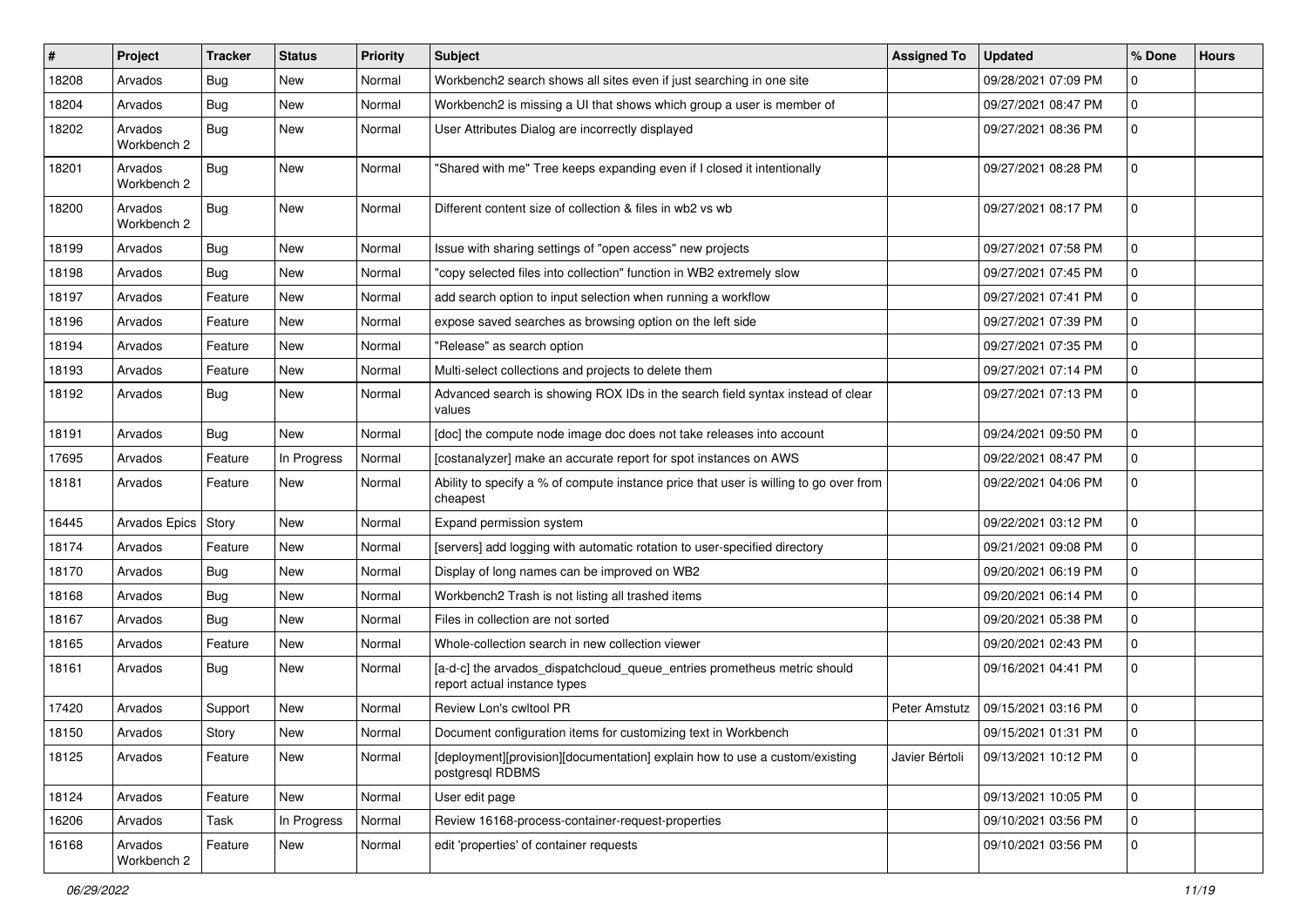| #     | Project                | <b>Tracker</b> | <b>Status</b> | <b>Priority</b> | Subject                                                                                                                   | <b>Assigned To</b>  | <b>Updated</b>      | % Done      | <b>Hours</b> |
|-------|------------------------|----------------|---------------|-----------------|---------------------------------------------------------------------------------------------------------------------------|---------------------|---------------------|-------------|--------------|
| 17510 | Arvados                | Feature        | New           | Normal          | Create filter group based on an advanced search query in the UI                                                           |                     | 09/10/2021 01:33 PM | 0           |              |
| 16969 | Arvados<br>Workbench 2 | Bug            | New           | Normal          | User with can_manage access can drop own permissions by making "private"                                                  |                     | 09/10/2021 01:33 PM | 0           |              |
| 18118 | Arvados                | Bug            | New           | Normal          | investigate separate socket timeouts waiting for connection and HTTP response<br>in Python SDK                            |                     | 09/08/2021 03:22 PM | $\Omega$    |              |
| 18117 | Arvados                | Story          | In Progress   | Normal          | Sample tracker                                                                                                            |                     | 09/08/2021 02:02 PM | $\Omega$    |              |
| 18114 | Arvados                | <b>Bug</b>     | <b>New</b>    | Normal          | [a-d-c] slow down retries when CreateInstance returns non-quota/non-throttle<br>errors                                    |                     | 09/07/2021 06:11 PM | $\Omega$    |              |
| 18101 | Arvados                | Bug            | New           | Normal          | [a-d-c] [AWS] add option to spin up (spot) instances in more/all availability zones<br>in the region                      |                     | 09/03/2021 08:16 PM | $\Omega$    |              |
| 15502 | Arvados                | Story          | New           | Normal          | endpoint to show why container requests didn't reuse                                                                      |                     | 08/31/2021 07:29 PM | $\mathbf 0$ |              |
| 17969 | Arvados                | Support        | New           | Normal          | Investigate plugins for redmine templates                                                                                 | Lucas Di<br>Pentima | 08/31/2021 07:29 PM | $\Omega$    |              |
| 18075 | Arvados                | Bug            | New           | Normal          | arvados-dispatch-cloud should respect Containers.MaxComputeVMs                                                            |                     | 08/30/2021 07:33 PM | $\mathbf 0$ |              |
| 17287 | Arvados                | Story          | In Progress   | Normal          | Ruby 2.5 will be EOLed soon, make sure to be ready for 2.6                                                                |                     | 08/30/2021 06:12 PM | 0           |              |
| 18071 | Arvados                | Feature        | New           | Normal          | Use postgresql advisory locks to prevent concurrent dispatcher / keep-balance<br>processes                                |                     | 08/26/2021 05:55 PM | $\Omega$    |              |
| 17937 | Arvados                | Bug            | <b>New</b>    | Normal          | [workbench] uploader is hardcoded to X-Keep-Desired-Replicas: 2                                                           |                     | 08/13/2021 04:40 AM | $\Omega$    |              |
| 18011 | Arvados                | Bug            | New           | Normal          | [packaging][centos7] systemctl daemon-reload should be run by the post-inst<br>script when upgrading packages on centos 7 |                     | 08/13/2021 12:07 AM | $\mathbf 0$ |              |
| 18019 | Arvados                | <b>Bug</b>     | <b>New</b>    | Normal          | [deployment][arvados-formula] selinux breaks many installation steps                                                      |                     | 08/12/2021 06:31 PM | 0           |              |
| 18016 | Arvados                | Bug            | New           | Normal          | [api] remove unused last_used_at and last_used_by_ip_address columns on<br>api_client_authorizations table                |                     | 08/12/2021 02:52 PM | $\Omega$    |              |
| 18009 | Arvados                | Bug            | <b>New</b>    | Normal          | [controller] always returns an empty "unsigned_manifest_text" field for collections                                       |                     | 08/11/2021 05:15 PM | 0           |              |
| 18008 | Arvados                | Bug            | New           | Normal          | [api] reqid not always being recorded in the api server log                                                               |                     | 08/11/2021 05:06 PM | 0           |              |
| 17826 | Arvados                | Feature        | <b>New</b>    | Normal          | Mark individual collections with permission to download through keep-web.                                                 |                     | 08/10/2021 05:35 PM | 0           |              |
| 18000 | Arvados                | Bug            | New           | Normal          | [deduplicationreport] negative number in the "saved by Keep deduplication"<br>report                                      |                     | 08/10/2021 01:27 PM | 0           |              |
| 17942 | Arvados                | <b>Bug</b>     | <b>New</b>    | Normal          | [arv-mount] requests manifest text multiple times when mounting collection                                                |                     | 08/09/2021 03:41 PM | 0           |              |
| 17941 | Arvados                | Bug            | New           | Normal          | [ws] memory management issues                                                                                             |                     | 08/09/2021 03:40 PM | $\mathbf 0$ |              |
| 17940 | Arvados                | Bug            | <b>New</b>    | Normal          | [controller] memory management issues                                                                                     |                     | 08/09/2021 03:40 PM | 0           |              |
| 17991 | Arvados                | Task           | In Progress   | Normal          | Review #17990 arvados-formula:commit:1ad296f, branch<br>17990-add-rvm-to-ubuntu1804                                       | Ward<br>Vandewege   | 08/09/2021 12:14 PM | $\mathbf 0$ |              |
| 17814 | Arvados                | Feature        | New           | Normal          | Send "invite" or "friend request" to connect with other users                                                             |                     | 08/06/2021 09:51 PM | $\mathbf 0$ |              |
| 17931 | Arvados                | Task           | New           | Normal          | Review                                                                                                                    | Lucas Di<br>Pentima | 08/05/2021 03:27 PM | $\mathbf 0$ |              |
| 17838 | Arvados                | Feature        | New           | Normal          | Create filter group from advanced search                                                                                  |                     | 08/05/2021 03:27 PM | $\mathbf 0$ |              |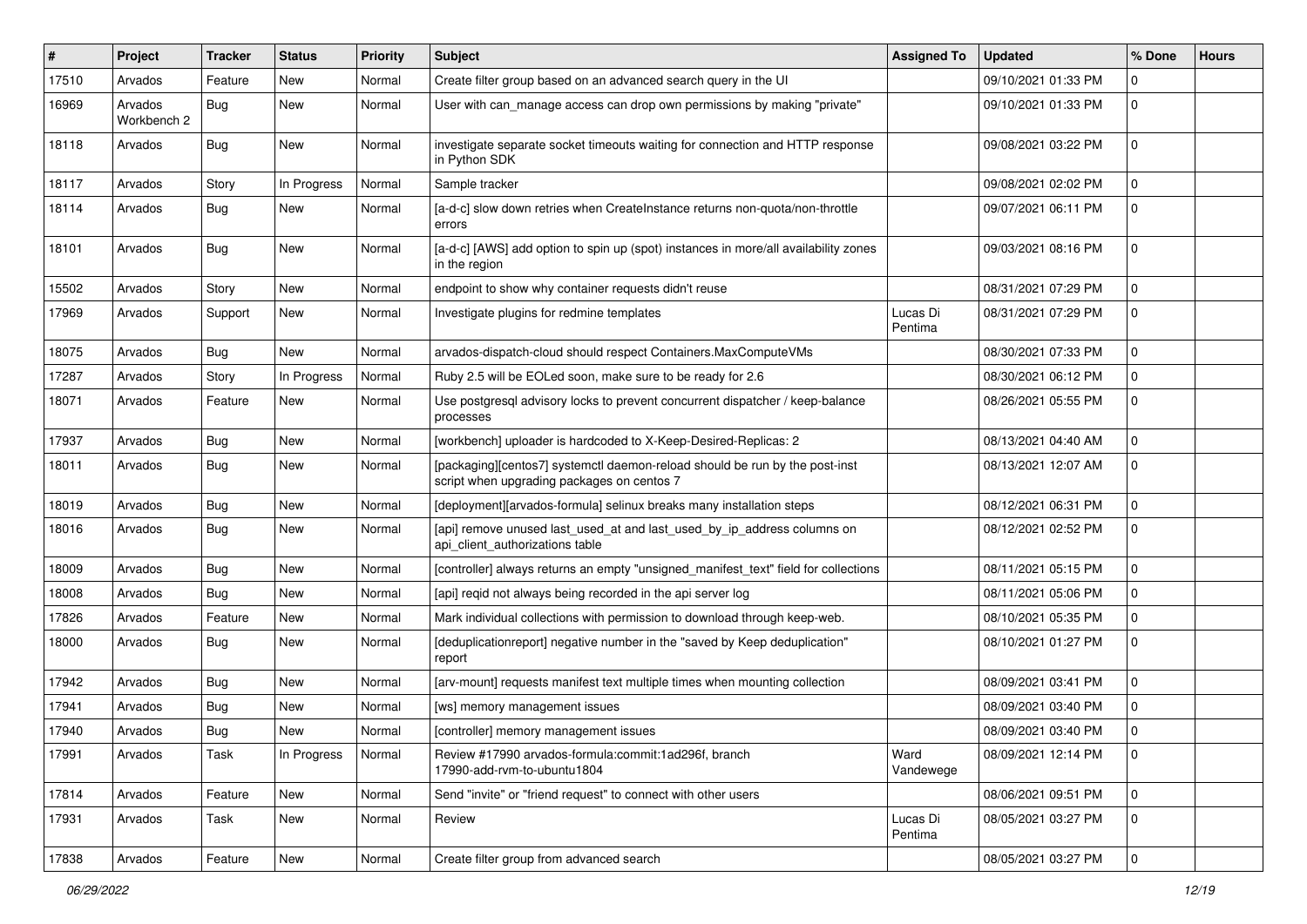| #     | Project | <b>Tracker</b> | <b>Status</b> | Priority | <b>Subject</b>                                                                                                                                      | <b>Assigned To</b> | <b>Updated</b>      | % Done   | <b>Hours</b> |
|-------|---------|----------------|---------------|----------|-----------------------------------------------------------------------------------------------------------------------------------------------------|--------------------|---------------------|----------|--------------|
| 17981 | Arvados | Feature        | New           | Normal   | Hint to set properties on output collection based on workflow input or output<br>parameter values                                                   |                    | 08/05/2021 01:51 PM | U        |              |
| 5778  | Arvados | Feature        | <b>New</b>    | Normal   | [FUSE] Support efficient copy at command line                                                                                                       |                    | 08/04/2021 07:44 PM | $\Omega$ |              |
| 16574 | Arvados | Feature        | New           | Normal   | Can limit which users can submit container requests.                                                                                                |                    | 08/02/2021 08:24 PM | $\Omega$ |              |
| 17859 | Arvados | Bug            | <b>New</b>    | Normal   | When @AutoSetupNewUsers: true@ new users' username is added as email                                                                                |                    | 08/02/2021 12:23 PM | $\Omega$ |              |
| 17950 | Arvados | Task           | <b>New</b>    | Normal   | review 17949-add-bullseye                                                                                                                           |                    | 07/29/2021 07:26 PM | $\Omega$ |              |
| 16617 | Arvados | Feature        | <b>New</b>    | Normal   | Improve arv-copy for workflows                                                                                                                      |                    | 07/26/2021 06:01 PM | $\Omega$ |              |
| 17938 | Arvados | Bug            | <b>New</b>    | Normal   | [deployment][arvados-formula] shell node centos-7 packages                                                                                          | Javier Bértoli     | 07/23/2021 07:08 PM | $\Omega$ |              |
| 16964 | Arvados | Task           | New           | Normal   | Review                                                                                                                                              | Peter Amstutz      | 07/15/2021 06:55 PM | $\Omega$ |              |
| 17786 | Arvados | Bug            | New           | Normal   | [deployment][webshell][shellinabox] centos 7's shellinabox is not pam-enabled                                                                       |                    | 07/09/2021 07:29 PM | $\Omega$ |              |
| 17878 | Arvados | Bug            | New           | Normal   | [container shell] confusing error "channel 3: bad ext data" when forwarding tcp<br>traffic into a container with API: false                         |                    | 07/08/2021 05:21 PM | $\Omega$ |              |
| 16462 | Arvados | Feature        | New           | Normal   | Expand arvados-controller to expose forecast features                                                                                               |                    | 07/07/2021 07:00 PM | $\Omega$ |              |
| 16610 | Arvados | Task           | New           | Normal   | Review                                                                                                                                              |                    | 07/07/2021 06:59 PM | $\Omega$ |              |
| 17557 | Arvados | Task           | <b>New</b>    | Normal   | Review                                                                                                                                              |                    | 07/07/2021 06:59 PM | $\Omega$ |              |
| 17554 | Arvados | Task           | New           | Normal   | Review                                                                                                                                              |                    | 07/07/2021 06:59 PM | $\Omega$ |              |
| 3037  | Arvados | Bug            | <b>New</b>    | Normal   | [API] websocket clients should not put API tokens in path or query string                                                                           |                    | 07/07/2021 06:36 PM | $\Omega$ |              |
| 3101  | Arvados | Feature        | New           | Normal   | [Tests] Websockets should work out of the box in test/development modes, even<br>when using an ssh tunnel and a self-signed certificate.            |                    | 07/07/2021 06:36 PM | $\Omega$ |              |
| 3223  | Arvados | Feature        | New           | Normal   | [Documentation] Tutorial for adding a crunch script wrapper for an existing tool<br>that is already hosted on github.                               |                    | 07/07/2021 06:36 PM | $\Omega$ |              |
| 3224  | Arvados | <b>Bug</b>     | <b>New</b>    | Normal   | [Workbench] Search box on collections page should use infinite scroll instead of<br>(broken) page number links                                      |                    | 07/07/2021 06:36 PM | $\Omega$ |              |
| 3284  | Arvados | Feature        | <b>New</b>    | Normal   | [Workbench] Project show page should have buttons to add objects besides<br>Collections                                                             |                    | 07/07/2021 06:36 PM | $\Omega$ |              |
| 3298  | Arvados | Story          | <b>New</b>    | Normal   | [Workbench] Rearrange collection chooser to show a preview (file list) inline<br>instead of in a separate preview pane. See [[Workbench UI images]] |                    | 07/07/2021 06:36 PM | $\Omega$ |              |
| 3311  | Arvados | Feature        | New           | Normal   | [SDKs] Improve metadata created by arv-put                                                                                                          |                    | 07/07/2021 06:36 PM | $\Omega$ |              |
| 3387  | Arvados | <b>Bug</b>     | <b>New</b>    | Low      | [Workbench] Disable auto-refresh on tabs with infinite-scroll or editable content.                                                                  |                    | 07/07/2021 06:36 PM | $\Omega$ |              |
| 3573  | Arvados | Bug            | New           | Normal   | [Workbench] When showing a shared project, do not include "Home" in<br>breadcrumbs.                                                                 |                    | 07/07/2021 06:36 PM | $\Omega$ |              |
| 3591  | Arvados | Task           | New           | Normal   | Make chooser html partial DRYer                                                                                                                     |                    | 07/07/2021 06:36 PM | $\Omega$ |              |
| 3592  | Arvados | Task           | <b>New</b>    | Normal   | Handle display of any user's home page with projects#show                                                                                           |                    | 07/07/2021 06:36 PM | $\Omega$ |              |
| 3625  | Arvados | <b>Bug</b>     | New           | Normal   | [Workbench] API token provided in query string should not be ignored just<br>because the session already has a token.                               |                    | 07/07/2021 06:36 PM | $\Omega$ |              |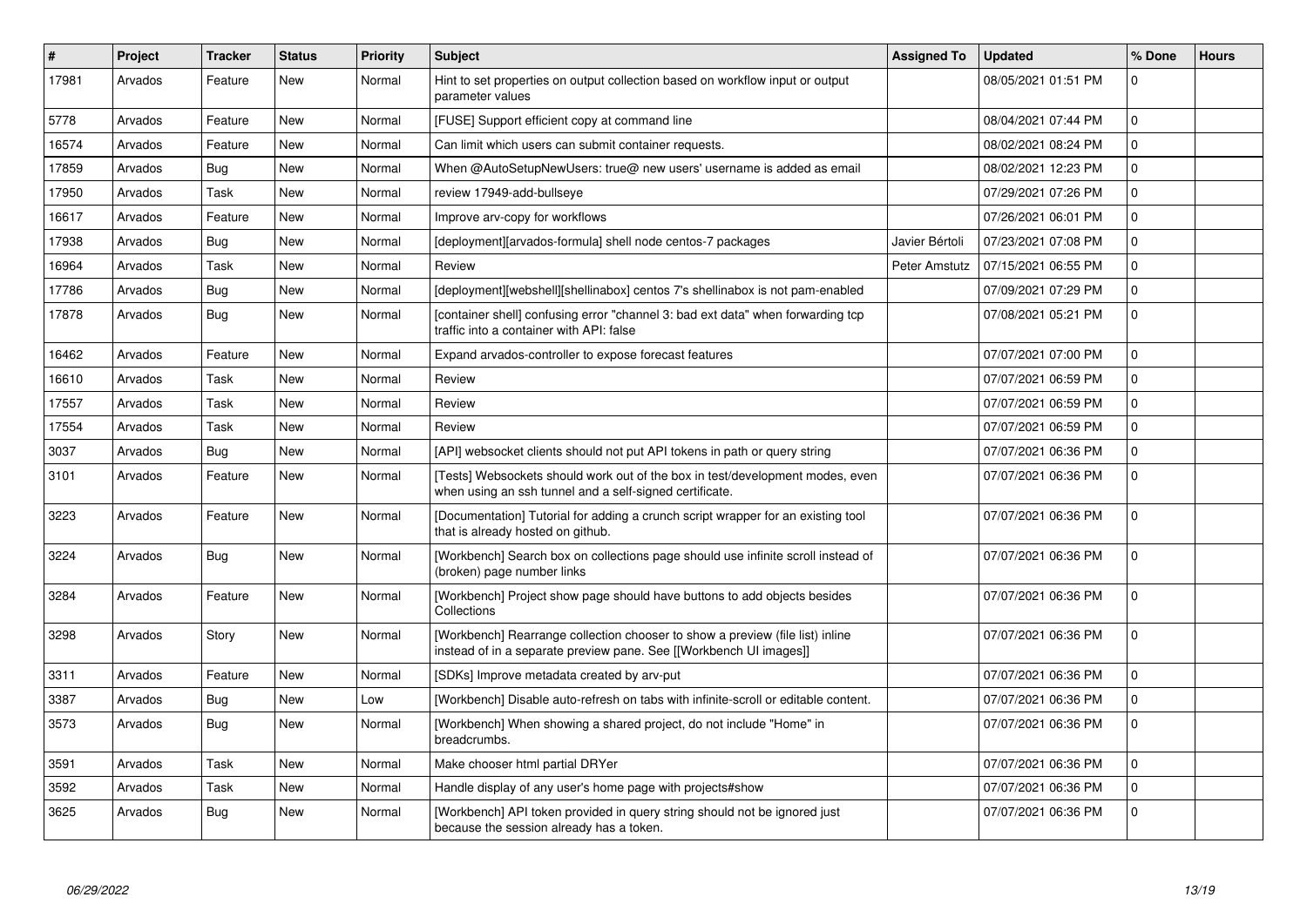| $\vert$ # | Project | Tracker    | <b>Status</b> | <b>Priority</b> | <b>Subject</b>                                                                                                                                                                                             | <b>Assigned To</b> | <b>Updated</b>      | % Done         | <b>Hours</b> |
|-----------|---------|------------|---------------|-----------------|------------------------------------------------------------------------------------------------------------------------------------------------------------------------------------------------------------|--------------------|---------------------|----------------|--------------|
| 3691      | Arvados | Bug        | New           | Normal          | [Workbench] Suppress "ajax failed" error messages when ajax fails due to<br>browser navigation event.                                                                                                      |                    | 07/07/2021 06:36 PM | 0              |              |
| 3734      | Arvados | Feature    | New           | Normal          | [Keep] Keepstore and keepproxy support HTTP Range requests                                                                                                                                                 |                    | 07/07/2021 06:36 PM | $\mathbf 0$    |              |
| 3817      | Arvados | <b>Bug</b> | New           | Normal          | [API] Discovery document schema does not include generated fields like job<br>dependencies                                                                                                                 |                    | 07/07/2021 06:36 PM | 0              |              |
| 3892      | Arvados | Feature    | New           | Normal          | [SDKs] Install man pages for CLI tools (auto generate from the --help content)                                                                                                                             |                    | 07/07/2021 06:36 PM | $\mathbf 0$    |              |
| 3897      | Arvados | Story      | <b>New</b>    | Normal          | [SDKs] Clients can specify which auth config file to load.                                                                                                                                                 |                    | 07/07/2021 06:36 PM | $\mathbf 0$    |              |
| 3928      | Arvados | Feature    | New           | Normal          | [Workbench] Reveal log collection ID in pipeline/job summary and job Log tab                                                                                                                               |                    | 07/07/2021 06:36 PM | 0              |              |
| 3964      | Arvados | Feature    | New           | Normal          | [SDKs] Command-line diagnostic suite reveals problems on a shell VM (e.g.,<br>arv-mount, SDK version skew)                                                                                                 |                    | 07/07/2021 06:36 PM | $\mathbf 0$    |              |
| 3973      | Arvados | Bug        | New           | Normal          | [Workbench] After cloning a pipeline instance, the new instance should not have<br>any cancelled jobs/components                                                                                           |                    | 07/07/2021 06:36 PM | $\mathbf 0$    |              |
| 3974      | Arvados | <b>Bug</b> | New           | Normal          | [SDKs] CLI 'arv pipeline run --run-pipeline-here' should change instance state<br>from 'ready' (or 'not running'?) to 'RunningOnClient'                                                                    |                    | 07/07/2021 06:36 PM | $\mathbf 0$    |              |
| 3976      | Arvados | Bug        | New           | Normal          | [API] Non-admin users should see all nodes with crunch_worker_state busy/idle,<br>regardless of ping age.                                                                                                  | <b>Tom Morris</b>  | 07/07/2021 06:36 PM | $\mathbf 0$    |              |
| 3980      | Arvados | Feature    | New           | Normal          | [SDKs] CLI tool to view real time logs from running jobs/pipelines, much like the<br>Log tab of the Workbench PipelineInstance#show page                                                                   |                    | 07/07/2021 06:36 PM | $\mathbf 0$    |              |
| 5651      | Arvados | Task       | New           | Normal          | Fix reported scaling factor for failed jobs (see notes)                                                                                                                                                    |                    | 07/07/2021 06:36 PM | $\mathbf 0$    |              |
| 3989      | Arvados | <b>Bug</b> | New           | Normal          | [Workbench] [DRAFT] Fix clock/node time reporting on Workbench pipeline page                                                                                                                               |                    | 07/07/2021 06:36 PM | $\Omega$       |              |
| 4116      | Arvados | <b>Bug</b> | New           | Normal          | [Workbench] Users activity page link is gone for non-admin users with read-only<br>admin permissions. Users activity page only shows own activity for non-admin<br>users with read-only admin permissions. |                    | 07/07/2021 06:36 PM | $\overline{0}$ |              |
| 4128      | Arvados | Story      | New           | Normal          | [Workbench] [refactor] JavaScript refactoring                                                                                                                                                              |                    | 07/07/2021 06:36 PM | $\mathbf 0$    |              |
| 4175      | Arvados | Bug        | New           | Normal          | [API] API method and interface to check if a bugfix is deployed on a cluster                                                                                                                               |                    | 07/07/2021 06:36 PM | $\mathbf 0$    |              |
| 4191      | Arvados | Bug        | New           | Normal          | [Keep] "Shared" directory in arv-mount doesn't show non-project groups that own<br>projects                                                                                                                |                    | 07/07/2021 06:36 PM | $\Omega$       |              |
| 4193      | Arvados | Feature    | New           | Normal          | [SDK] Make arv keep docker smarter about storing docker layers, thus making<br>uploads of changed images (much) faster                                                                                     |                    | 07/07/2021 06:35 PM | $\mathbf 0$    |              |
| 4237      | Arvados | Story      | New           | Normal          | [Documentation] Update and expand user/tutorials/tutorial-keep-mount.html to<br>show practical ways of finding data via FUSE mount.                                                                        |                    | 07/07/2021 06:35 PM | $\mathbf 0$    |              |
| 4255      | Arvados | Story      | New           | Normal          | [SDKs] Implement "arv keep less" and "arv keep check" natively instead of<br>hoping whless and whcheck are installed.                                                                                      |                    | 07/07/2021 06:35 PM | $\mathbf 0$    |              |
| 4265      | Arvados | Bug        | New           | Normal          | [Workbench] default .ssh/config instructions should specify cluster name                                                                                                                                   |                    | 07/07/2021 06:35 PM | $\mathbf{0}$   |              |
| 4273      | Arvados | <b>Bug</b> | New           | Normal          | [API] as admin user, permission denied canceling a job (started by another user)                                                                                                                           |                    | 07/07/2021 06:35 PM | $\mathbf 0$    |              |
| 4288      | Arvados | Bug        | New           | Normal          | [API] api server docker_images endpoint                                                                                                                                                                    |                    | 07/07/2021 06:35 PM | $\mathbf{0}$   |              |
| 4289      | Arvados | <b>Bug</b> | New           | Normal          | [Workbench] Job view should include the relevant component name(s) from each<br>pipeline where the job was used                                                                                            |                    | 07/07/2021 06:35 PM | $\mathbf 0$    |              |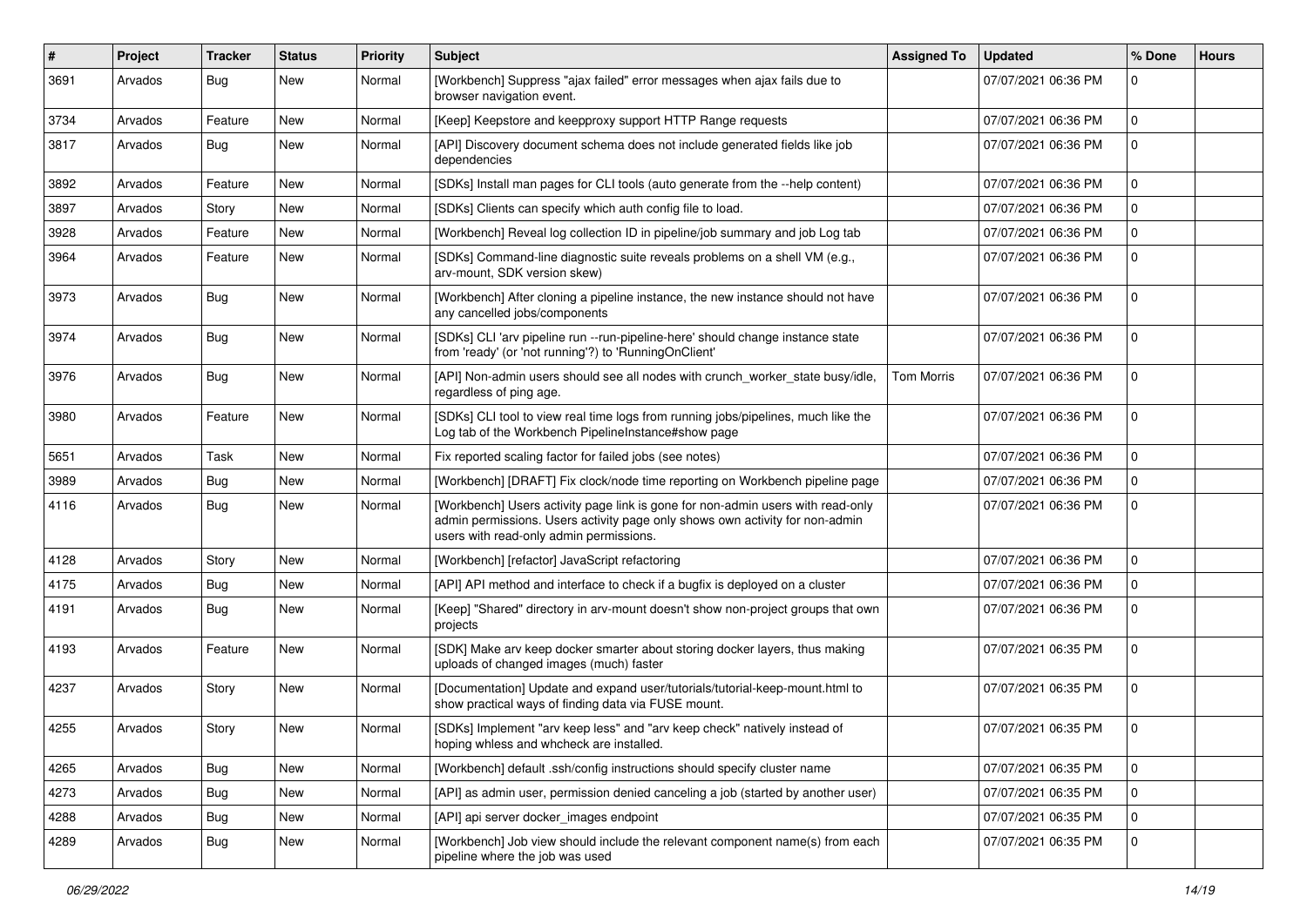| #    | Project | <b>Tracker</b> | <b>Status</b> | <b>Priority</b> | Subject                                                                                                                                                                                | <b>Assigned To</b> | <b>Updated</b>      | % Done      | <b>Hours</b> |
|------|---------|----------------|---------------|-----------------|----------------------------------------------------------------------------------------------------------------------------------------------------------------------------------------|--------------------|---------------------|-------------|--------------|
| 4302 | Arvados | Feature        | New           | Normal          | [Crunch] Pipelines should not fail immediately after one job failure, but continue<br>running as much as possible                                                                      |                    | 07/07/2021 06:35 PM |             |              |
| 4309 | Arvados | <b>Bug</b>     | New           | Normal          | [SDK] arv-copy collection copy performance                                                                                                                                             |                    | 07/07/2021 06:35 PM | $\Omega$    |              |
| 4324 | Arvados | Bug            | New           | Normal          | [Docker] Fix supervisor.conf to supervise services instead of running init.d start<br>script and hoping everything is OK                                                               |                    | 07/07/2021 06:35 PM |             |              |
| 4343 | Arvados | Feature        | <b>New</b>    | Normal          | [SDKs] arv create needs --project-uuid and --name parameters for appropriate<br>classes                                                                                                |                    | 07/07/2021 06:35 PM |             |              |
| 4349 | Arvados | Feature        | <b>New</b>    | Normal          | [SDKs] When editing a template in arv-edit and faced with a parse error, when<br>trying again, it should automatically take you to the line/column of the error                        |                    | 07/07/2021 06:35 PM | $\Omega$    |              |
| 4350 | Arvados | Story          | <b>New</b>    | Normal          | [Workbench] Order by Collections "Name" column puts "folders" (collections<br>containing files) at the top                                                                             |                    | 07/07/2021 06:35 PM | $\Omega$    |              |
| 4874 | Arvados | Task           | New           | Normal          | Test that comparisons display correctly                                                                                                                                                |                    | 07/07/2021 06:35 PM | 0           |              |
| 4358 | Arvados | <b>Bug</b>     | <b>New</b>    | Normal          | [Tests] When comparing pipelines, the graph should highlight the differences by<br>using different colors for pipeline A/B/both.                                                       |                    | 07/07/2021 06:35 PM | 67          |              |
| 4393 | Arvados | Feature        | <b>New</b>    | Normal          | [Workbench] Display portable data hash, parent project, file count in Collection<br>tables                                                                                             |                    | 07/07/2021 06:35 PM | $\Omega$    |              |
| 4394 | Arvados | <b>Bug</b>     | <b>New</b>    | Normal          | [Workbench] Make duplicate name error message more user-friendly                                                                                                                       |                    | 07/07/2021 06:35 PM | $\Omega$    |              |
| 4404 | Arvados | Feature        | <b>New</b>    | Normal          | [API] [SDKs] Include provenance information for uploaded Collections                                                                                                                   |                    | 07/07/2021 06:35 PM | $\Omega$    |              |
| 4427 | Arvados | Bug            | New           | Normal          | [Workbench] Each active job/pipeline on the dashboard should show how many<br>worker nodes are allocated to it.                                                                        |                    | 07/07/2021 06:35 PM | $\Omega$    |              |
| 4431 | Arvados | Bug            | <b>New</b>    | Normal          | [SDKs] arv-copy should not require --dst-git-repo when copying on the same<br>cluster                                                                                                  |                    | 07/07/2021 06:35 PM | $\Omega$    |              |
| 4452 | Arvados | Bug            | New           | Normal          | [Workbench] Report a Problem" menu item does not like being opened in a new<br>tab/window.                                                                                             |                    | 07/07/2021 06:35 PM | $\Omega$    |              |
| 4460 | Arvados | <b>Bug</b>     | New           | Normal          | [Workbench] Sortable column headings (filename, size) in collections#show                                                                                                              |                    | 07/07/2021 06:35 PM | 0           |              |
| 4494 | Arvados | Bug            | New           | Normal          | [Crunch] Do more error-checking and show more diagnostic info when installing a<br>Docker image                                                                                        |                    | 07/07/2021 06:35 PM | $\Omega$    |              |
| 4502 | Arvados | Feature        | <b>New</b>    | Normal          | [SDKs] "arv recent [objectType]" lists recently modified objects                                                                                                                       |                    | 07/07/2021 06:35 PM | 0           |              |
| 4503 | Arvados | Feature        | New           | Normal          | [SDKs] Option to watch logs (instead of exiting) when queuing a job or pipeline<br>instance using arv job create, arv pipeline run, etc.                                               |                    | 07/07/2021 06:35 PM |             |              |
| 4508 | Arvados | Feature        | New           | Normal          | [Documentation] Best practices for getting the most out of job re-use                                                                                                                  |                    | 07/07/2021 06:35 PM | $\Omega$    |              |
| 4530 | Arvados | Feature        | <b>New</b>    | Normal          | [Workbench] Show more (earlier) log entries for a running job                                                                                                                          |                    | 07/07/2021 06:35 PM | $\Omega$    |              |
| 4531 | Arvados | Feature        | New           | Normal          | [Documentation] Set of introductory tutorials each focused on accomplishing a<br>simple task                                                                                           |                    | 07/07/2021 06:35 PM | l 0         |              |
| 4539 | Arvados | Feature        | New           | Normal          | [Workbench] Job detail page should show the job status when the job is not<br>running or has completed running (button that shows 'queued', 'not ready', 'failed',<br>'complete', etc) |                    | 07/07/2021 06:35 PM | $\Omega$    |              |
| 4566 | Arvados | Story          | New           | Normal          | [Documentation] Introduce compute workflow / pipeline concepts in user guide                                                                                                           |                    | 07/07/2021 06:35 PM | $\mathbf 0$ |              |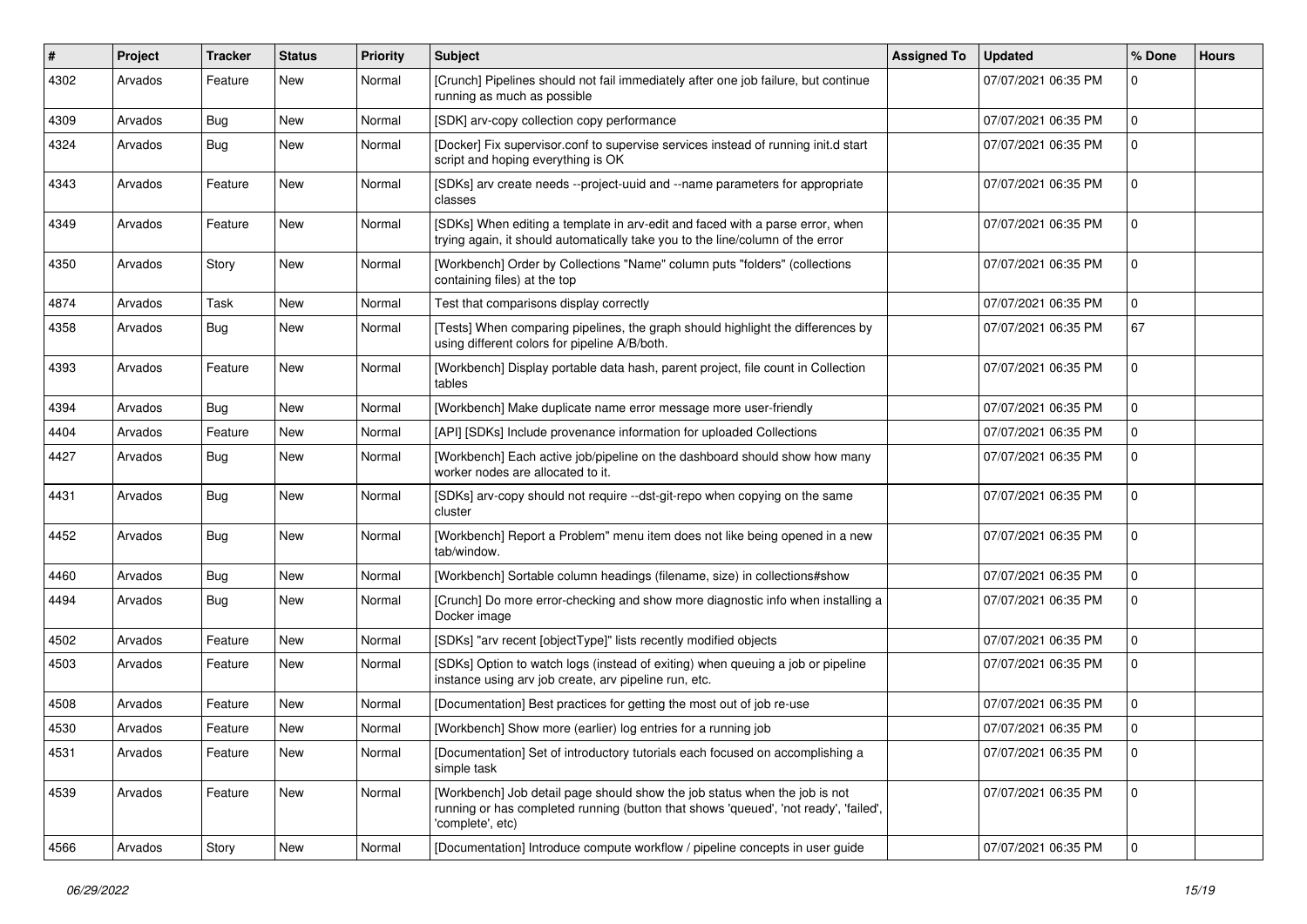| #    | <b>Project</b> | <b>Tracker</b> | <b>Status</b> | <b>Priority</b> | <b>Subject</b>                                                                                                                                                                     | <b>Assigned To</b> | <b>Updated</b>      | % Done       | <b>Hours</b> |
|------|----------------|----------------|---------------|-----------------|------------------------------------------------------------------------------------------------------------------------------------------------------------------------------------|--------------------|---------------------|--------------|--------------|
| 4579 | Arvados        | Feature        | New           | Normal          | [Documentation] Run-command docs should remind user how & why to exit<br>non-zero on failure.                                                                                      |                    | 07/07/2021 06:35 PM | U            |              |
| 4642 | Arvados        | Feature        | New           | Normal          | [Workbench] "Download" / "Save as" button for provenance graph                                                                                                                     |                    | 07/07/2021 06:35 PM | 0            |              |
| 4647 | Arvados        | Feature        | New           | Normal          | [Workbench] Projects dropdown should have a free text filter box                                                                                                                   |                    | 07/07/2021 06:35 PM |              |              |
| 4650 | Arvados        | Feature        | New           | Normal          | [API] API method and CLI shortcut for refreshing the signatures on some block<br>locators (without creating a collection)                                                          |                    | 07/07/2021 06:35 PM | $\Omega$     |              |
| 4669 | Arvados        | <b>Bug</b>     | New           | Normal          | [SDKs] arv-put should assume --no-resume when --raw is given                                                                                                                       |                    | 07/07/2021 06:35 PM | 0            |              |
| 4696 | Arvados        | <b>Bug</b>     | New           | Normal          | [SDKs] one_task_per_input_stream fails due to unsupported APIs. Remove it<br>from docs, examples, and SDK.                                                                         |                    | 07/07/2021 06:31 PM | $\Omega$     |              |
| 4700 | Arvados        | <b>Bug</b>     | New           | Normal          | [Workbench] Websocket client should only subscribe to events about relevant<br>objects, not all events.                                                                            |                    | 07/07/2021 06:31 PM | $\Omega$     |              |
| 4726 | Arvados        | <b>Bug</b>     | New           | Normal          | [Crunch] run-command should show helpful error message when task.foreach<br>argument is not a list                                                                                 |                    | 07/07/2021 06:31 PM | 0            |              |
| 4730 | Arvados        | Bug            | New           | Normal          | [SDKs] Remove ruby dependency from arv wrapper                                                                                                                                     |                    | 07/07/2021 06:31 PM | 0            |              |
| 4744 | Arvados        | Story          | New           | Normal          | [Workbench] Merge "user agreement" and "required profile fields" into a single<br>page                                                                                             |                    | 07/07/2021 06:31 PM | 0            |              |
| 4767 | Arvados        | <b>Bug</b>     | New           | Normal          | [API] Discovery doc should fix its incorrect "list" method description to be identical<br>to "index"                                                                               |                    | 07/07/2021 06:31 PM | 0            |              |
| 4770 | Arvados        | <b>Bug</b>     | New           | Normal          | [Workbench] after file upload, the files tab should refresh immediately (overriding<br>the 15 second throttle)                                                                     |                    | 07/07/2021 06:31 PM | $\Omega$     |              |
| 4771 | Arvados        | <b>Bug</b>     | New           | Normal          | [Workbench] Collection content hash should stay up-to-date (e.g., while<br>uploading files)                                                                                        |                    | 07/07/2021 06:31 PM | 0            |              |
| 4805 | Arvados        | <b>Bug</b>     | New           | Normal          | [Workbench] Workbench provenance graph tabs appear empty when graph is<br>very large                                                                                               |                    | 07/07/2021 06:31 PM | 0            |              |
| 4808 | Arvados        | Feature        | New           | Normal          | [Workbench] "Add data from another project" modal supports regex filtering                                                                                                         |                    | 07/07/2021 06:31 PM | 0            |              |
| 4833 | Arvados        | Story          | New           | Normal          | [Crunch] Quick turnaround time when updating a docker image in order to re-run<br>a job                                                                                            |                    | 07/07/2021 06:31 PM | 0            |              |
| 5791 | Arvados        | Task           | New           | Normal          | [Workbench] Job log memory and swap lines should use the same scale                                                                                                                |                    | 07/07/2021 06:31 PM | 0            |              |
| 5649 | Arvados        | Task           | New           | Normal          | [Workbench] We need better job graphs, less spaghetti                                                                                                                              |                    | 07/07/2021 06:31 PM | 0            |              |
| 4835 | Arvados        | Feature        | New           | Normal          | [Workbench] Log Graph - Feature requests                                                                                                                                           |                    | 07/07/2021 06:31 PM | 0            |              |
| 4906 | Arvados        | Feature        | New           | Normal          | [Documentation/FUSE] Document '.arvados#collection' in shell VM keep mount                                                                                                         |                    | 07/07/2021 06:31 PM |              |              |
| 4919 | Arvados        | Story          | New           | Normal          | [API] Arvados clients can use standard OAuth2 protocol instead of custom token<br>handling mechanism                                                                               |                    | 07/07/2021 06:31 PM | $\Omega$     |              |
| 4943 | Arvados        | Bug            | New           | Normal          | [Workbench] [Performance] Combining big collections should start returning a<br>response faster (currently you can get a 502 proxy error even if the collection still<br>combines) |                    | 07/07/2021 06:31 PM | $\mathbf{0}$ |              |
| 4952 | Arvados        | <b>Bug</b>     | New           | Normal          | [SDKs] [DRAFT] arv-get with just one locator argument should download the<br>entire collection                                                                                     |                    | 07/07/2021 06:31 PM | $\Omega$     |              |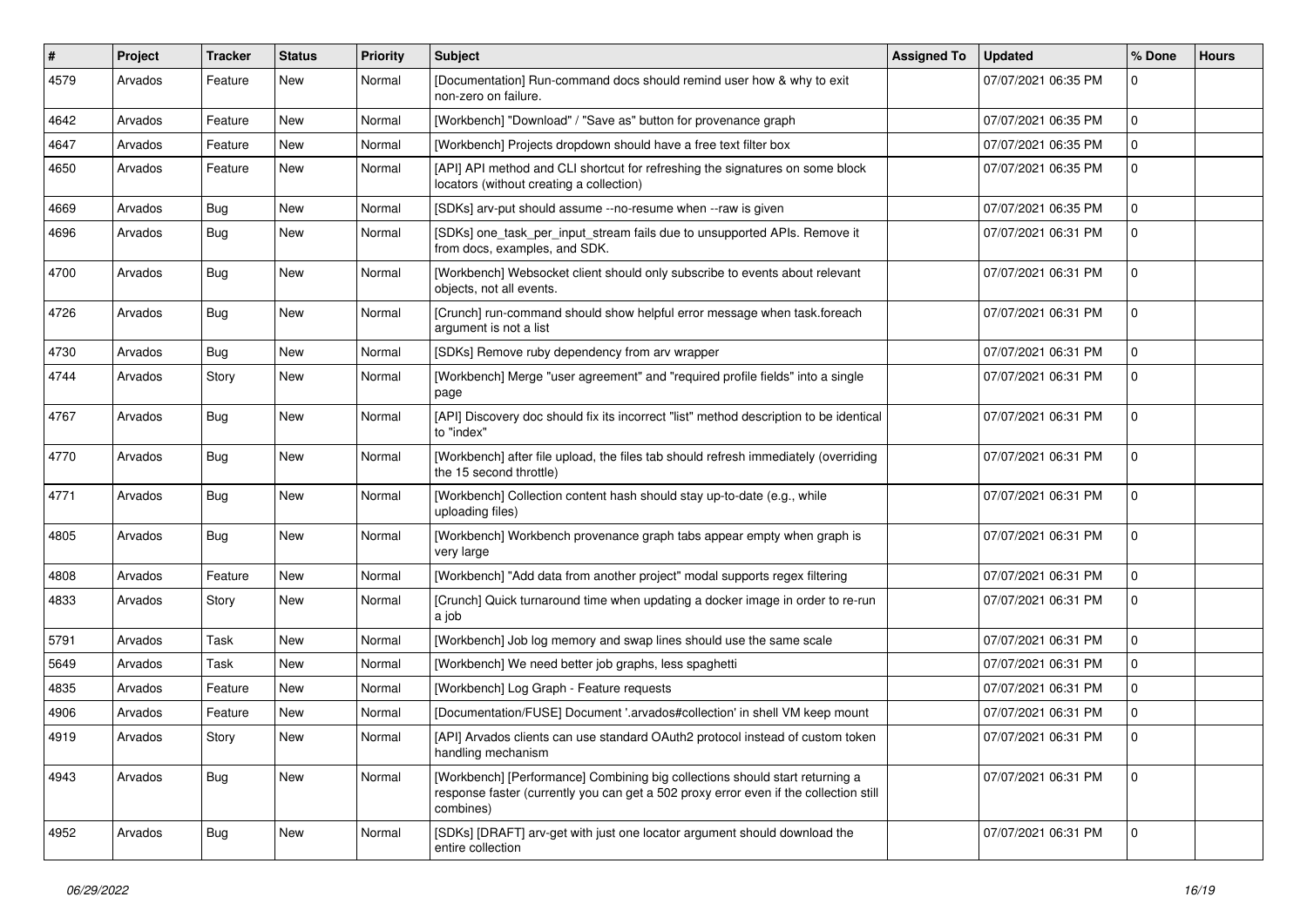| $\#$ | Project | <b>Tracker</b> | <b>Status</b> | <b>Priority</b> | <b>Subject</b>                                                                                                                                             | <b>Assigned To</b> | <b>Updated</b>      | % Done       | <b>Hours</b> |
|------|---------|----------------|---------------|-----------------|------------------------------------------------------------------------------------------------------------------------------------------------------------|--------------------|---------------------|--------------|--------------|
| 4957 | Arvados | <b>Bug</b>     | New           | Normal          | [SDKs] arv keep put blows up when trying to put a danging symlink                                                                                          |                    | 07/07/2021 06:31 PM | 0            |              |
| 5007 | Arvados | Story          | New           | Normal          | [Workbench] Pilot material design theme                                                                                                                    |                    | 07/07/2021 06:31 PM | $\Omega$     |              |
| 5020 | Arvados | Bug            | New           | Normal          | [Workbench] File upload should start immediately, not wait for user to press<br>"Start"                                                                    |                    | 07/07/2021 06:31 PM | $\Omega$     |              |
| 5021 | Arvados | <b>Bug</b>     | <b>New</b>    | Normal          | [Workbench] Page for downloading collections with anonymous sharing link does<br>not have any styling.                                                     |                    | 07/07/2021 06:31 PM | $\Omega$     |              |
| 5025 | Arvados | Bug            | New           | Normal          | [Docker] Make it easy to add data from the host system to containers                                                                                       |                    | 07/07/2021 06:30 PM | $\Omega$     |              |
| 5033 | Arvados | Feature        | New           | Normal          | [SDKs] `arv keep docker` should pipe the data directly to Keep instead of<br>store-and-forward, and provide some progress feedback up front in any case.   |                    | 07/07/2021 06:30 PM | $\Omega$     |              |
| 5035 | Arvados | Feature        | <b>New</b>    | Normal          | [Documentation] Document the minimum docker image / Dockerfile that can be<br>used to run a job.                                                           |                    | 07/07/2021 06:30 PM | $\Omega$     |              |
| 5094 | Arvados | Story          | New           | Normal          | [Workbench] Make pipeline rerun UI more like jobs'                                                                                                         |                    | 07/07/2021 06:30 PM | $\Omega$     |              |
| 5097 | Arvados | Feature        | New           | Normal          | [SDKs] CLI tools support project paths in addition to uuids                                                                                                |                    | 07/07/2021 06:30 PM | $\Omega$     |              |
| 5127 | Arvados | Bug            | New           | Normal          | [Docs] Note apt key information in Python package READMEs                                                                                                  |                    | 07/07/2021 06:30 PM | <sup>0</sup> |              |
| 5133 | Arvados | Feature        | New           | Normal          | [Crunch] Use uncommitted code in a git work tree to run a dockerized crunch job<br>in a VM (using crunch-job or arv-run-pipeline-instance --run-jobs-here) |                    | 07/07/2021 06:30 PM |              |              |
| 5134 | Arvados | Bug            | New           | Normal          | [SDKs] CLI tools fail or warn when current working directory is gone                                                                                       |                    | 07/07/2021 06:30 PM | $\Omega$     |              |
| 5138 | Arvados | Feature        | <b>New</b>    | Normal          | [SDKs] arv-run-pipeline-instance should accept project and title parameters                                                                                |                    | 07/07/2021 06:30 PM | $\Omega$     |              |
| 5139 | Arvados | Feature        | New           | Normal          | [SDKs] arv-get should support getting multiple files by shell glob                                                                                         |                    | 07/07/2021 06:30 PM | $\Omega$     |              |
| 5147 | Arvados | Bug            | New           | Normal          | [Docker] Make API server root URL in discovery document easier to resolve                                                                                  |                    | 07/07/2021 06:30 PM |              |              |
| 5193 | Arvados | Feature        | New           | Normal          | [Workbench] Public project page should encourage visitors to try using Arvados<br>themselves                                                               |                    | 07/07/2021 06:30 PM | $\Omega$     |              |
| 5201 | Arvados | Feature        | New           | Normal          | [SDKs] arv-put --description X --properties P should set respective attrs on new<br>collection.                                                            |                    | 07/07/2021 06:30 PM | $\Omega$     |              |
| 5235 | Arvados | Bug            | New           | Normal          | [Workbench] Pipeline instance "Re-run with latest" button occasionally returns<br>Not found page                                                           |                    | 07/07/2021 06:30 PM | $\Omega$     |              |
| 5245 | Arvados | Feature        | New           | Normal          | [Documentation] Show footer with date last updated                                                                                                         |                    | 07/07/2021 06:30 PM | 0            |              |
| 5259 | Arvados | Feature        | New           | Normal          | [Tests] Reduce dependency on integration tests                                                                                                             |                    | 07/07/2021 06:30 PM | 100          |              |
| 5260 | Arvados | Feature        | New           | Normal          | [Tests] Implement long-running keepstore services in run-tests, similar to what<br>api got in #3021                                                        |                    | 07/07/2021 06:30 PM | $\Omega$     |              |
| 4993 | Arvados | Task           | New           | Normal          | Implement test server service, and use it across test suites                                                                                               |                    | 07/07/2021 06:30 PM | $\Omega$     |              |
| 5284 | Arvados | Feature        | New           | Normal          | [Docker] Auto setup as much as possible for new users                                                                                                      |                    | 07/07/2021 06:30 PM | $\mathbf 0$  |              |
| 5296 | Arvados | Feature        | New           | Normal          | [Workbench] Extend Sharing tab to collections                                                                                                              |                    | 07/07/2021 06:30 PM | 0            |              |
| 5307 | Arvados | <b>Bug</b>     | New           | Normal          | [Workbench] Additional settings for ssh/config from Manage Account page                                                                                    |                    | 07/07/2021 06:30 PM | $\mathbf 0$  |              |
| 5316 | Arvados | Feature        | New           | Normal          | [DRAFT] [Workbench] Browse change history for records                                                                                                      |                    | 07/07/2021 06:30 PM | $\Omega$     |              |
| 5327 | Arvados | Bug            | New           | Normal          | [SDK] CLI tools should catch socket errors like "Connection refused"                                                                                       |                    | 07/07/2021 06:30 PM | $\mathbf 0$  |              |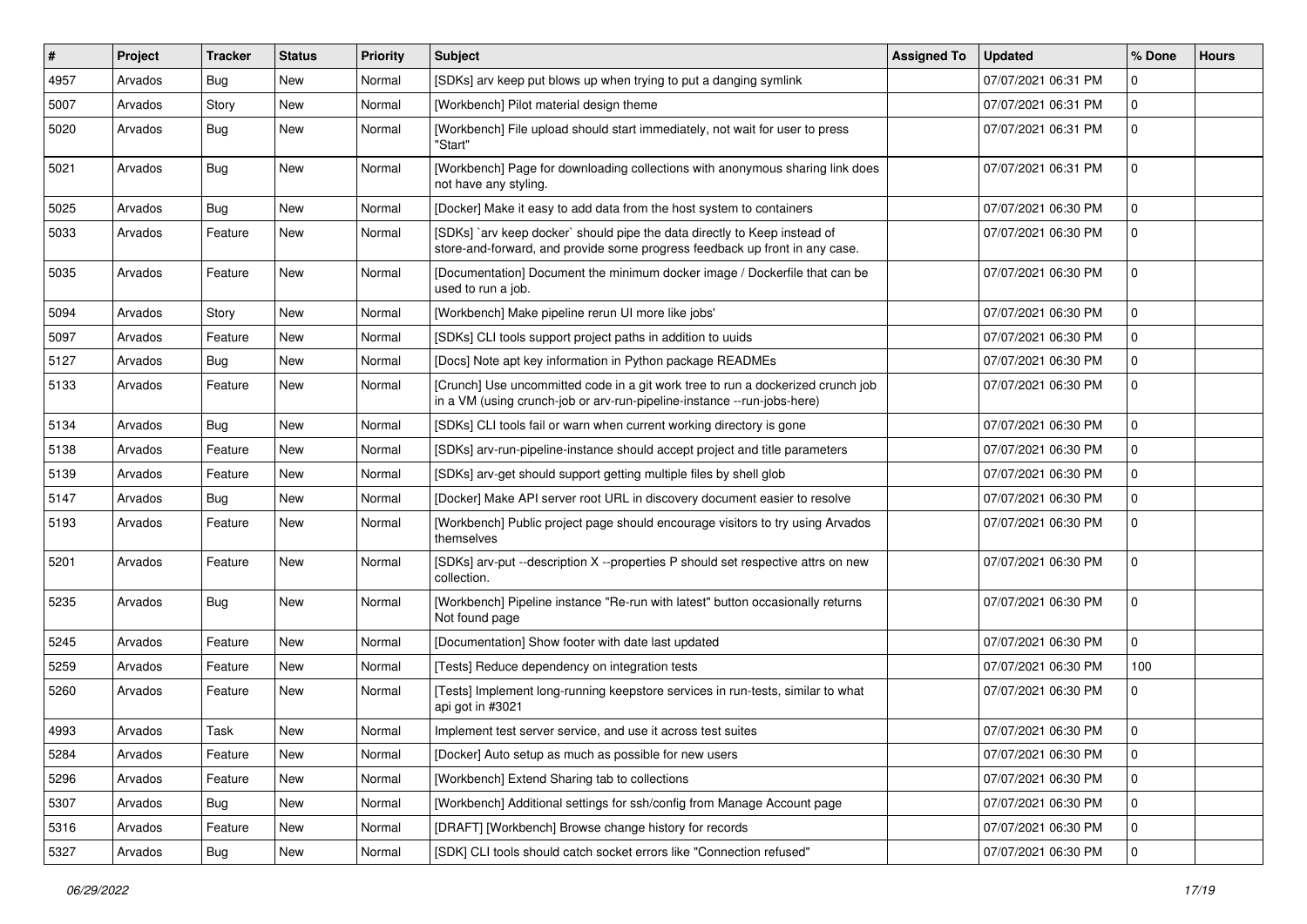| #    | Project | <b>Tracker</b> | <b>Status</b> | <b>Priority</b> | Subject                                                                                                                              | <b>Assigned To</b> | <b>Updated</b>      | % Done       | <b>Hours</b> |
|------|---------|----------------|---------------|-----------------|--------------------------------------------------------------------------------------------------------------------------------------|--------------------|---------------------|--------------|--------------|
| 5382 | Arvados | Feature        | New           | Normal          | [Documentation] arvados VM simulator, demonstrating how it looks to use<br>Arvados from CLI                                          |                    | 07/07/2021 06:30 PM | 0            |              |
| 5387 | Arvados | Feature        | New           | Normal          | [DRAFT] [Workbench] Improve provenance/used-by graphs so they are legible<br>even for large pipelines / long provenance trails       |                    | 07/07/2021 06:30 PM | $\mathbf 0$  |              |
| 5391 | Arvados | Feature        | <b>New</b>    | Normal          | [SDK] Go KeepClient offers a "read block" API that recovers from transmission<br>errors by attempting alternate servers.             |                    | 07/07/2021 06:30 PM | $\mathbf 0$  |              |
| 5415 | Arvados | Feature        | <b>New</b>    | Normal          | [Workbench] Improve presentation of anonymously-viewed collections (via both<br>"sharing link" and regular copy-and-pasted Location) | Tom Morris         | 07/07/2021 06:30 PM | $\mathbf{0}$ |              |
| 5376 | Arvados | Task           | <b>New</b>    | Normal          | [workbench] wget link or download-all link in public collections                                                                     |                    | 07/07/2021 06:30 PM | $\Omega$     |              |
| 5428 | Arvados | Story          | <b>New</b>    | Normal          | [Tests] Enhance keep testing to support signed locators.                                                                             |                    | 07/07/2021 06:30 PM | $\mathbf 0$  |              |
| 5439 | Arvados | Feature        | New           | Normal          | [Tests] Provide a docker image, based on puppet/packer process, that can run<br>the entire test suite quickly.                       |                    | 07/07/2021 06:30 PM | $\mathbf 0$  |              |
| 5451 | Arvados | Bug            | <b>New</b>    | Normal          | [Documentation] Fix Go SDK comments so they look reasonable in godoc                                                                 |                    | 07/07/2021 06:30 PM | $\mathbf 0$  |              |
| 5459 | Arvados | Feature        | New           | Normal          | [Crunch] Job logs include node-level resource usage statistics (cpu, ram, swap,<br>etc)                                              |                    | 07/07/2021 06:30 PM | 0            |              |
| 5468 | Arvados | Story          | <b>New</b>    | Normal          | [SDKs] Refactor arv-get/put/copy into the Python "arv" wrapper using common<br>exception-handling and argument parsing               |                    | 07/07/2021 06:30 PM | $\mathbf 0$  |              |
| 5494 | Arvados | Feature        | <b>New</b>    | Normal          | [Documentation] Run an uncommitted script straight from a working directory<br>using arv-run-pipeline-instance --run-here            |                    | 07/07/2021 06:30 PM | $\mathbf 0$  |              |
| 5495 | Arvados | Feature        | <b>New</b>    | Normal          | [Workbench] Change "recent pipelines" to curated selection of "public pipelines"                                                     |                    | 07/07/2021 06:30 PM | 0            |              |
| 5511 | Arvados | Feature        | <b>New</b>    | Normal          | [Workbench] Workbench should support viewing VCF files                                                                               |                    | 07/07/2021 06:30 PM | $\mathbf 0$  |              |
| 5938 | Arvados | Task           | <b>New</b>    | Normal          | Handle normal container startup and shutdown races without logging an<br>error/notice or missing the first interval                  | Tom Clegg          | 07/07/2021 06:30 PM | $\mathbf 0$  |              |
| 5523 | Arvados | <b>Bug</b>     | <b>New</b>    | Normal          | [Crunch] crunchstat should not report errors during normal timing races                                                              | Tom Clegg          | 07/07/2021 06:30 PM | 50           |              |
| 5541 | Arvados | Bug            | New           | Normal          | [Workbench] Buttons should have consistent ctrl-click and right-click behavior                                                       |                    | 07/07/2021 06:30 PM | 0            |              |
| 5560 | Arvados | Bug            | New           | Normal          | [DRAFT] [API] Good API for accessing the old_ and new_attributes in Logs table<br>properties column                                  | Tom Clegg          | 07/07/2021 06:30 PM | $\mathbf{0}$ |              |
| 5582 | Arvados | Feature        | <b>New</b>    | Normal          | [API] [Workbench] Add read-only ("locked") flag to projects                                                                          |                    | 07/07/2021 06:30 PM | 0            |              |
| 5614 | Arvados | Bug            | <b>New</b>    | Normal          | [Workbench] 504 error returned when trying to create a large new collection                                                          |                    | 07/07/2021 06:30 PM | 100          |              |
| 5621 | Arvados | Story          | New           | Normal          | [Documentation] Improve SDK documentation                                                                                            |                    | 07/07/2021 06:30 PM | $\mathbf 0$  |              |
| 5624 | Arvados | Story          | New           | Normal          | [API] [Workbench] [Performance] Use object caching to improvement<br>performance (such as memcache).                                 |                    | 07/07/2021 06:30 PM | 0            |              |
| 5662 | Arvados | Bug            | New           | Normal          | [FUSE] cd/ls sometimes takes too long on su921                                                                                       |                    | 07/07/2021 06:30 PM | 0            |              |
| 5665 | Arvados | <b>Bug</b>     | New           | Normal          | [Workbench] Link to log from pipeline and/or job summary page                                                                        |                    | 07/07/2021 06:30 PM | 0            |              |
| 5667 | Arvados | Bug            | New           | Normal          | [Workbench] Indicate related pipeline instances                                                                                      |                    | 07/07/2021 06:30 PM | $\mathbf 0$  |              |
| 7749 | Arvados | Task           | New           | Normal          | Draw UI Implementation                                                                                                               | Bryan Cosca        | 07/07/2021 06:30 PM | 0            |              |
| 5668 | Arvados | Feature        | New           | Normal          | [Workbench] Favorite projects, pipelines, collections                                                                                |                    | 07/07/2021 06:30 PM | $\mathbf 0$  |              |